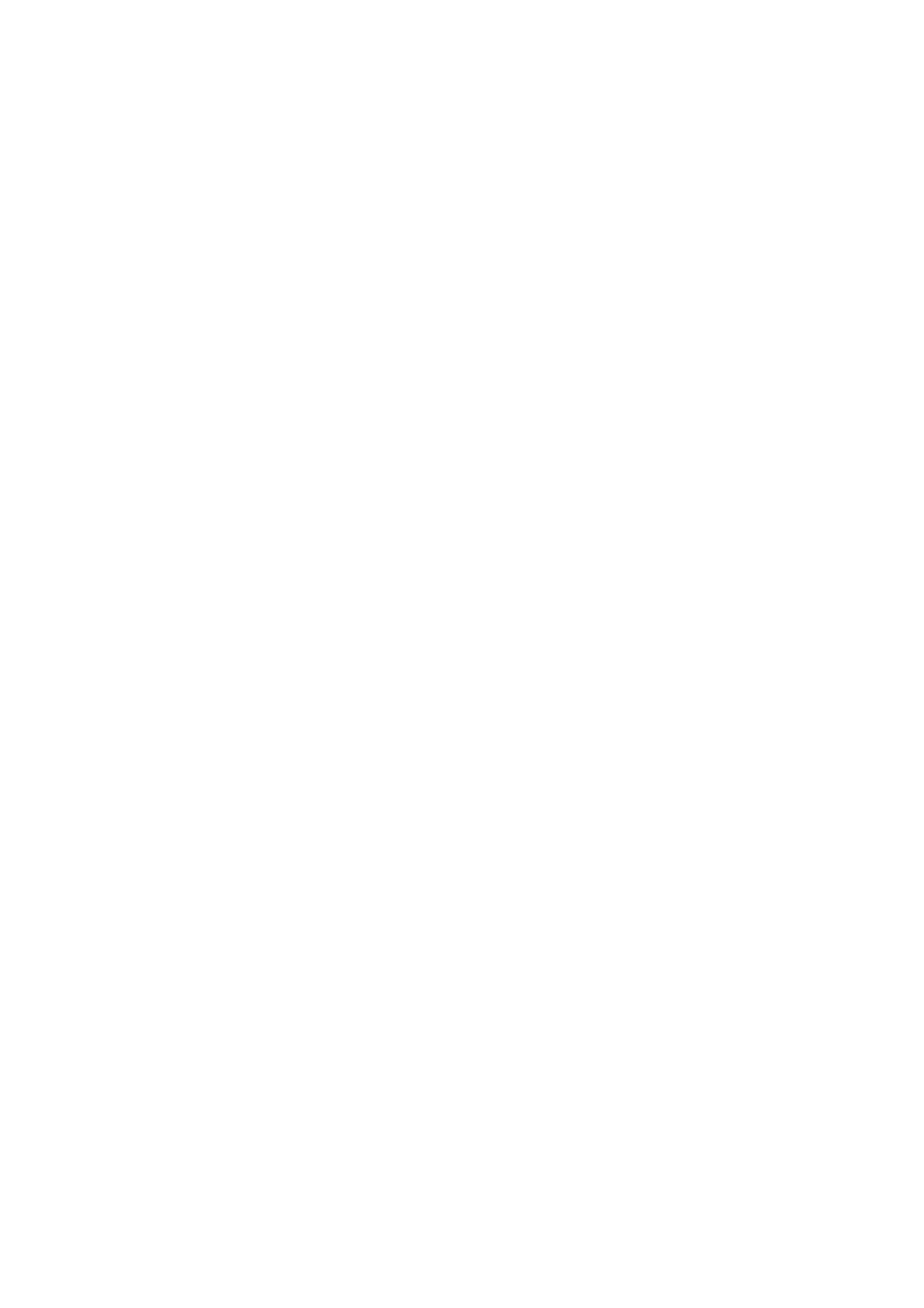## Monoidally Graded Geometry

Shuhan Jiang<sup>1</sup>

<sup>1</sup>Max Planck Institute for Mathematics in the Sciences, 04103 Leipzig

This note aims to give a generalization of the theory of  $\mathbb{Z}_2$ -graded geometry [\[1\]](#page-18-0) [\[2\]](#page-18-1) to a theory of  $\mathcal{I}\text{-graded geometry}$ , where  $\mathcal{I}$  is a commutative semi-ring with some additional properties. We also prove Bachelor-type theorems in this setting. To our knowledge, such proofs are still missing except for some special cases (e.g.,  $\mathcal{I} = \mathbb{Z}_2$  or  $\mathbb{N}$ ).

#### 1 Commutative Monoids

Let  $(\mathcal{I}, 0, +)$  be a commutative monoid. Let  $\mathbb{Z}_q$  denote the cyclic group of order q.

**Definition 1.1.** A parity function is a (non-trivial) monoid homomorphism  $p : \mathcal{I} \to \mathbb{Z}_2$ .

Not every  $\mathcal I$  has a non-trivial parity function. For example, there is no non-trivial homomorphism from  $\mathbb{Z}_q$  to  $\mathbb{Z}_2$  when q is a odd. Let  $\mathcal{I}_a$  denote  $p^{-1}(a)$  $p^{-1}(a)$  $p^{-1}(a)$  for  $a \in \mathbb{Z}_2$ .<sup>1</sup> We have  $\mathcal{I}_a\mathcal{I}_b \subseteq \mathcal{I}_{a+b}$ . Recall that an element x in X is called cancellative if  $x + y = x + z$  implies  $y = z$  for all y and z in I. Suppose that there is a cancellative element in  $\mathcal{I}_1$ . It is easy to see that such an element induces injective maps from  $\mathcal{I}_a$  to  $\mathcal{I}_{a+1}$ . It follows from the Cantor-Bernstein theorem that there exists a bijection between  $\mathcal{I}_0$  and  $\mathcal{I}_1$ . A monoid is called cancellative if every element in it is cancellative. We have shown that

<span id="page-2-1"></span>**Proposition 1.1.** Let  $\mathcal I$  be an commutative cancellative monoid. If  $\mathcal I$  has a non-trivial parity function p, then the submonoid  $\mathcal{I}_0$  and its complement  $\mathcal{I}_1$  have the same cardinality.

Remark 1.1. In the finite case, proposition [1.1](#page-2-1) is no longer true if we drop the cancellative condition. For example, we can consider the commutative monoid defined by the following table. A non-trivial p is defined by setting  $p(0) = p(b) = 0$  and  $p(a) = 1$ .

|         | 0                | $\boldsymbol{a}$ | b       |
|---------|------------------|------------------|---------|
| O       | O)               | $\boldsymbol{a}$ | b       |
| $\it a$ | $\boldsymbol{a}$ | b                | $\it a$ |
| h       | h                | $\overline{a}$   | h       |

Table 1.1: A commutative non-cancellative monoid of order 3

<span id="page-2-0"></span><sup>&</sup>lt;sup>1</sup>We sometimes say that  $\mathcal{I}_0$  is the even part of  $\mathcal{I}$ , and that  $\mathcal{I}_1$  is the odd part of  $\mathcal{I}$ . We also say that an element of  $\mathcal{I}_a$  has parity a for  $a = 0, 1$ .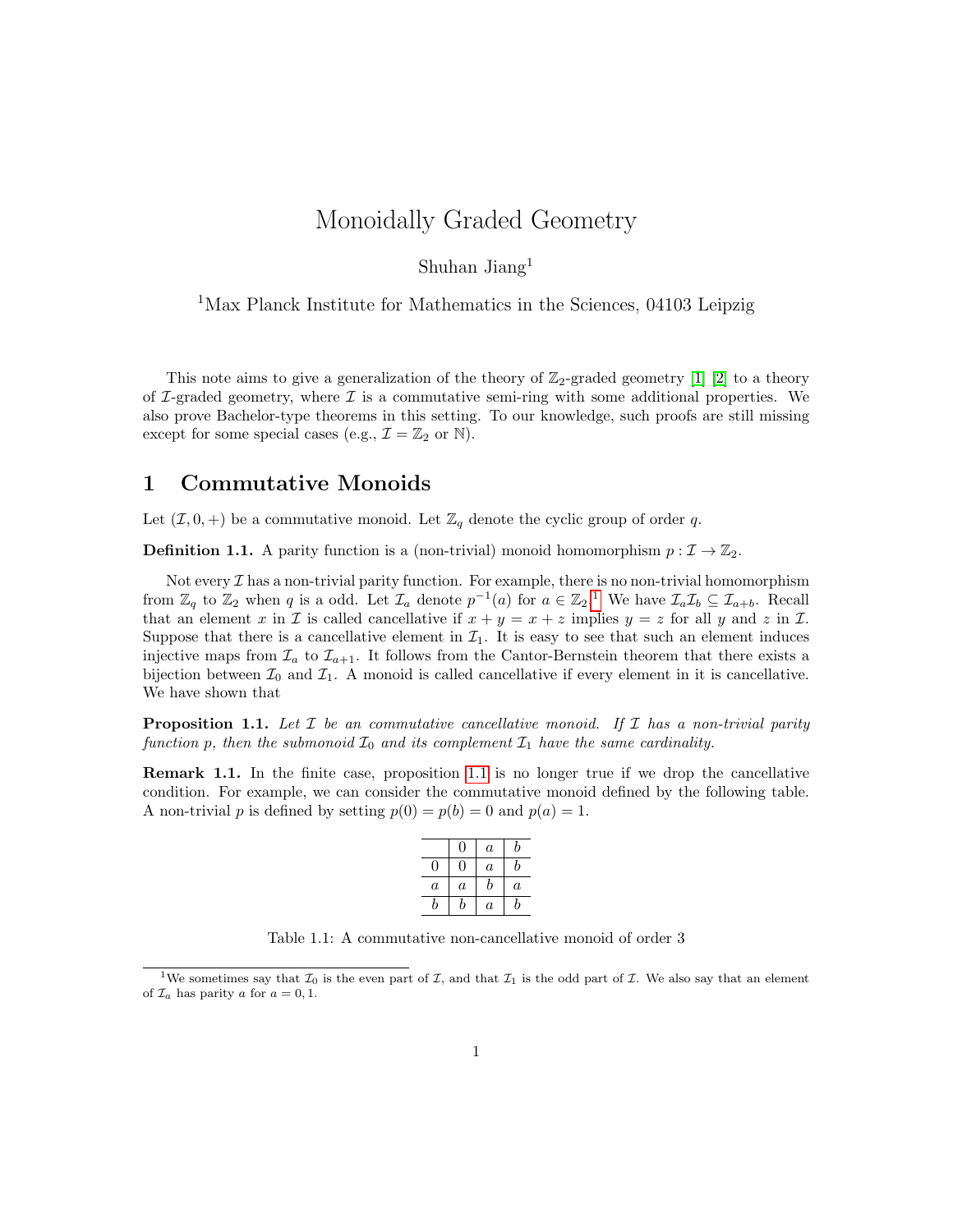Remark 1.2. In the infinite case, I do not know if there exists any counterexample if we drop the cancellative condition for I.

The question now is, given an appropriate commutative cancellative monoid  $\mathcal{I}$ , how can one construct a parity function for it? If  $\mathcal I$  is a finite, it is not hard to show that  $\mathcal I$  is actually an abelian group. The fundamental theorem of finite abelian groups then tells us that  $\mathcal I$  is isomorphic to a direct product of cyclic groups of prime-power order. By Proposition [1.1,](#page-2-1) one of these cyclic groups must be  $\mathbb{Z}_{2^k}$ ,  $k \geq 1$ . We can write

$$
\mathcal{I}=\mathbb{Z}_{2^k}\times\cdots.
$$

We then define p by sending  $(x, \dots) \in \mathcal{I}$  to  $a-1 \mod 2$ , where a is the order of  $x \in \mathbb{Z}_{2^k}$ . If  $\mathcal{I}$  is infinite, the construction of  $p$  is hard, perhaps not possible in general. However, one can easily work out the case when  $\mathcal I$  is free. ( $\mathcal I$  is then cancellative, but not a group.) Let  $\mathcal I_0$  be the submonoid of elements generated by even number of generators. Let  $\mathcal{I}_1$  be the subset of elements generated by odd number of generators. Note that  $\mathcal{I}_a\mathcal{I}_b \subseteq \mathcal{I}_{a+b}$ . We obtain a parity function which sends elements in  $\mathcal{I}_a$  to a. As an example, let  $\mathcal I$  be N, the monoid of natural numbers under addition. p is defined by sending even numbers to 0 and odd numbers to 1.

Let  $K(\mathcal{I})$  denote the Grothendieck group of  $\mathcal{I}$ . Recall that it can be constructed as follows. Let  $\sim$  be the equivalence relation on  $\mathcal{I} \times \mathcal{I}$  defined by  $(a_1, a_2) \sim (b_1, b_2)$  if there exists a  $c \in \mathcal{I}$ such that  $a_1 + b_2 + c = a_2 + b_1 + c$ . The quotient  $K(\mathcal{I}) = \mathcal{I} \times \mathcal{I} / \sim$  has a group structure by  $[(a_1, a_2)] + [(b_1, b_2)] = [(a_1 + b_1, a_2 + b_2)].$ 

<span id="page-3-0"></span>**Proposition 1.2.** Let  $p$  be a parity function for  $I$ . The map

$$
p': K(\mathcal{I}) \to \mathbb{Z}_2
$$

$$
[(a_1, a_2)] \mapsto p(a_1) + p(a_2)
$$

is well-defined and gives a parity function for  $K(\mathcal{I})$ .

*Proof.* Let  $(a_1, a_2)$  and  $(b_1, b_2)$  represent the same element of  $K(\mathcal{I})$ , i.e., there exist some c such that  $a_1 + b_2 + c = a_2 + b_1 + c$ . One then concludes that  $a_1 + b_2$  and  $a_2 + b_1$  must have the same parity. Note that, for  $a, b \in \mathbb{Z}_2$ ,  $a = b$  if and only if  $a + b = 0$ . But

$$
p'([(a_1, a_2)]) + p'([(b_1, b_2)]) = p(a_1 + b_2) + p(a_2 + b_1) = 0.
$$

Hence  $p'([a_1, a_2]) = p'([b_1, b_2]).$ 

As an example, consider  $K(\mathbb{N}) = \mathbb{Z}$ , the monoid of integers under addition. The parity function  $p'$  induced from the above p for  $N$  again sends even numbers to 0 and odd numbers to 1.

**Remark 1.3.** When  $\mathcal I$  is cancellative, it can be seen as a submonoid of  $K(\mathcal I)$  by the embedding

$$
\iota: \mathcal{I} \to K(\mathcal{I})
$$

$$
a \mapsto [(a, 0)].
$$

The cancellative property is not necessary for the proof of Proposition [1.2.](#page-3-0) But it guarantees the non-triviality of  $p'$ , since  $p'$  restricted to  $\mathcal I$  must coincide with  $p$ .

 $\Box$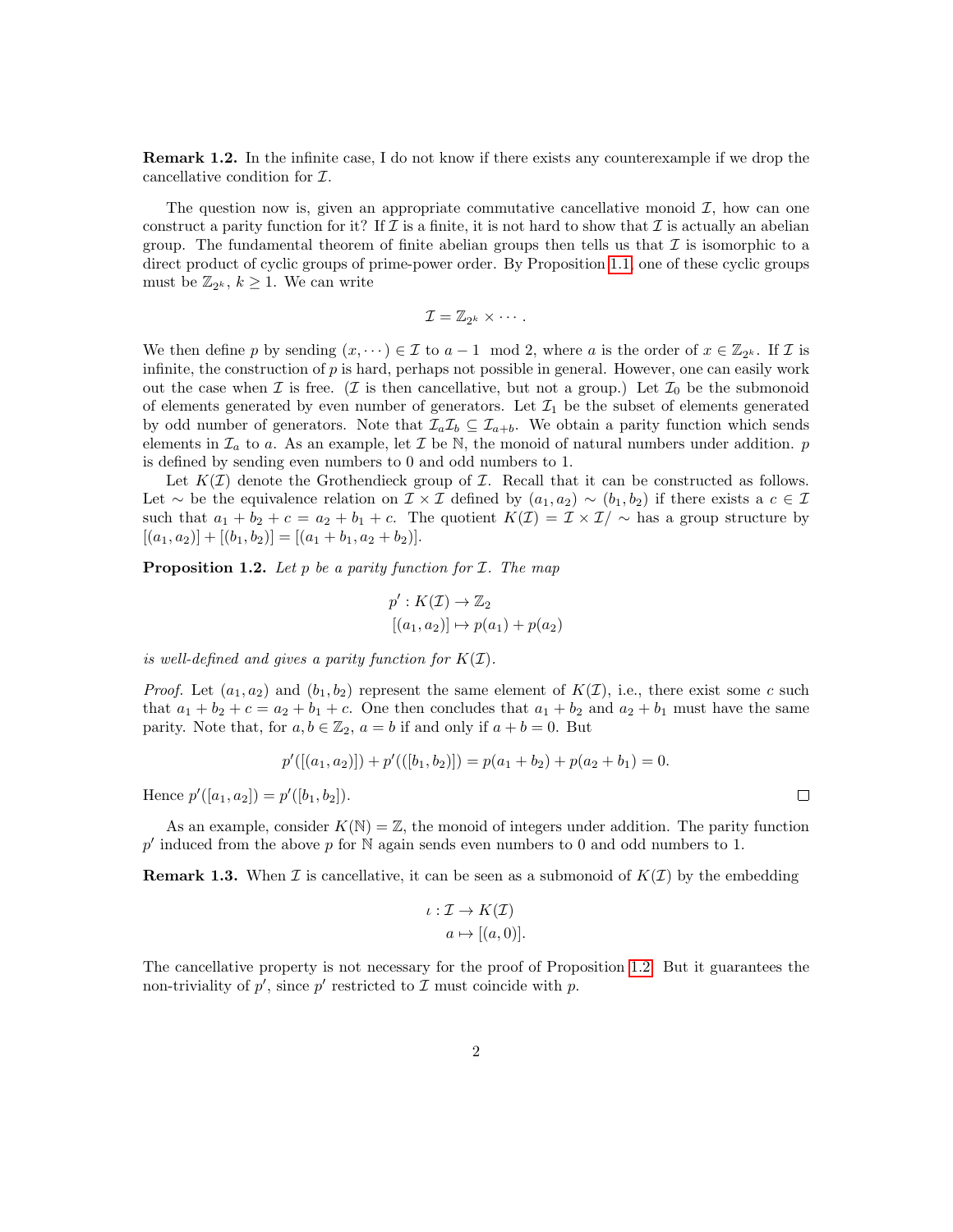<span id="page-4-2"></span>**Definition 1.2.** *I* is said to be Cartesian if it is the Cartesian product  $\mathcal{J} \times \mathcal{J}$  with the canonical additive structure. The parity function  $p$  of such a monoid should satisfy the following additional conditions

$$
\mathcal{J} \times \{0\} \not\subseteq \mathcal{I}_0, \quad \{0\} \times \mathcal{J} \not\subseteq \mathcal{I}_0.
$$

In other words,  $p$  can not be induced from the parity function on factors of  $\mathcal{I}$ .

As an example, consider  $\mathcal{I} = \mathbb{Z} \times \mathbb{Z}$ . Our construction of p for  $\mathcal{I}$  is legit. However, the map which sends  $(i, j) \in \mathcal{I}$  to i mod 2 is not a parity function for  $\mathcal{I}$ , as the even part  $\mathcal{I}_0$  contains the sub-monoid  $\{0\} \times \mathbb{Z}$ .

Let  $Pow(\mathcal{I})$  denote the power set of  $\mathcal{I}$ .

**Proposition 1.3.** Pow $(\mathcal{I})$  is a commutative semi-ring.

*Proof.* Let  $U, V \in Pow(I)$ , we define the addition of U and V as

$$
U+V=U\cup V
$$

and the multiplication of  $U$  and  $V$  as

$$
U \cdot V = \bigcup_{x \in U, y \in V} \{x + y\}
$$

where  $x + y$  is the product of x and y in I. We choose  $\emptyset$  as the additive identity and  $\{0\}$  as the multiplicative identity. It is easy to verify that  $Pow(\mathcal{I})$  with the above datum forms a commutative semi-ring. For example, one can easily verify the distributive law

$$
U \cdot (V_1 + V_2) = \bigcup_{x \in U, y \in V_1 \cup V_2} \{x + y\} = \left(\bigcup_{x \in U, y \in V_1} \{x + y\}\right) \cup \left(\bigcup_{x \in U, y \in V_2} \{x + y\}\right) = U \cdot V_1 + U \cdot V_2,
$$
  
for all  $U, V_1, V_2 \in \text{Pow}(\mathcal{I})$ .

for all  $U, V_1, V_2 \in \text{Pow}(\mathcal{I}).$ 

Remark 1.4. It is necessary to choose union instead of intersection as the additive operation, otherwise the distributive law will not be satisfied.

**Remark 1.5.** Sometimes, we will only need the monoid structure of Pow $(\mathcal{I})$ . We use Pow $(\mathcal{I})^+$  to denote the corresponding commutative monoid under addition and  $Pow(\mathcal{I})^{\times}$  to denote the corresponding commutative monoid under multiplication.

<span id="page-4-1"></span>**Lemma 1.1.** Let  $h : \mathcal{I}_1 \to \mathcal{I}_2$  be a homomorphism between two commutative monoids. The induced map from  $\text{Pow}(\mathcal{I}_1)$  to  $\text{Pow}(\mathcal{I}_2)$  by sending  $U \in \text{Pow}(\mathcal{I}_1)$  to  $h(U) \in \text{Pow}(\mathcal{I}_2)$  is a semi-ring homomorphism.

 $\Box$ 

Proof. Trivial.

<span id="page-4-0"></span>**Lemma 1.2.** The singleton  $\{x\} \in \text{Pow}(\mathcal{I})^\times$  is cancellative if and only if  $x \in \mathcal{I}$  is cancellative.

Note that  $\mathcal I$  is a sub-monoid of  $\text{Pow}(\mathcal I)^\times$  by sending its element to the corresponding singleton. So we only need to prove the " $\Leftarrow$ " direction.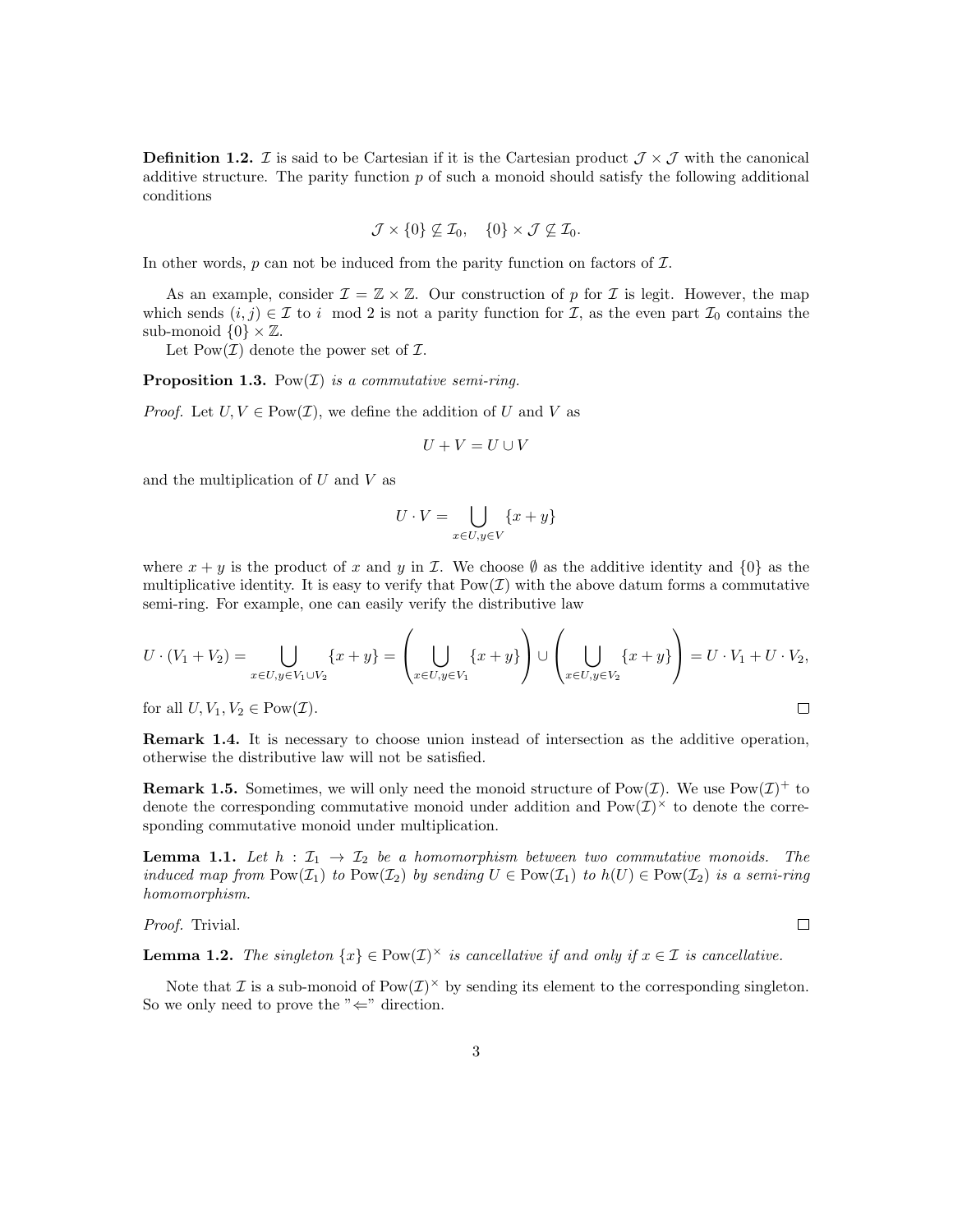*Proof.* Since x is cancellative, multiplying x induces a injective map  $m_x : \mathcal{I} \to \mathcal{I}$ . Let  $U \in \text{Pow}(\mathcal{I})$ , note that

$$
\{x\} \cdot U = m_x(U).
$$

Recall that a map  $f : X \to Y$  is injective if and only if the induced map  $f : Pow(X) \to Pow(Y)$  is injective. We then have

$$
\{x\} \cdot U = \{x\} \cdot V \Rightarrow U = V
$$

for all  $U, V \in \text{Pow}(\mathcal{I}).$ 

It will be seen later that the cancellative property is essential for the construction of "monoidally graded categories".

#### 2 Monoidally Graded Categories

Let  $\mathcal I$  be a commutative cancellative monoid with a non-trivial parity function  $p$ . Recall that the hom-set  $Hom(C, C)$  of each object C of a locally small category C is a monoid. Thus, every monoid can be viewed as a category with a single object.

**Definition 2.1.** An *I*-graded category is a category C with a (full) functor G from C to  $\text{Pow}(\mathcal{I})^{\times}$ . We call G the grading functor of C. An object C of C is called an  $\mathcal{I}\text{-graded object}$ . In particular, C is called an graded object if  $\mathcal{I} = \mathbb{Z}$ , and an bi-graded object if  $\mathcal{I} = \mathbb{Z} \times \mathbb{Z}$ .

In other words, every morphism of C is labelled by an element in  $Pow(\mathcal{I})^{\times}$  and the labelling is compatible with compositions of morphisms. Let  $\mathcal J$  be a sub-monoid of  $\mathcal I$ , its power set Pow $(\mathcal J)$ under multiplication is a sub-monoid of  $Pow(\mathcal{I})$ . The collection of all  $\mathcal{I}\text{-graded objects } C$  with the collection of morphisms f taking values in  $\text{Pow}(\mathcal{J})^{\times}$  form a sub-category of C, denoted by  $\mathcal{C}_{\mathcal{J}}$ . Let 0 denote the trivial sub-monoid of  $\mathcal I$ 

**Definition 2.2.** The sub-category  $\mathcal{C}_0$  of  $\mathcal{C}$  is called the category of  $\mathcal{I}$ -graded objects in  $\mathcal{C}$ .

<span id="page-5-2"></span>**Example 2.1.** [The category *I*-graded sets] Let's consider the following cateogry *C*. Objects of *C* are I-graded sets. An I-graded set is a set X with a cover  $\{X_i\}_{i\in\mathcal{I}}$  indexed by I such that  $X_i \neq X_j$ for  $i \neq j$ . The cover induces a map  $P_X : Pow(X) \to Pow(\mathcal{I})$  which sends a subset U of X to a subset of  $\mathcal I$  in the following form<sup>[2](#page-5-0)</sup>

$$
P_X(U) = \bigcup_{i \in \mathcal{I}, U \cap X_i \neq \emptyset} \{i\}.
$$

By definition, the image of  $P_X$  contains at least one of the singleton of Pow(*I*). X is called fully *I*-graded if  $X_i$   $\not\subseteq$   $X_j$  for  $i ≠ j$ , or equivalently, if the image of  $P_X$  contains all the singletons of  $Pow(\mathcal{I}).$ 

Morphisms of C are L-graded maps. An L-graded map between two L-graded sets X and Y is a map  $f: X \to Y$  satisfying

<span id="page-5-1"></span>
$$
P_X(U) \cdot V = P_Y(f(U))\tag{2.1}
$$

 $\Box$ 

<span id="page-5-0"></span><sup>&</sup>lt;sup>2</sup>Let Pow(X)<sup>+</sup> denote the commutative monoid with union of subsets as addition.  $P_X$  is also a monoid homomophism from  $\text{Pow}(X)^+$  to  $\text{Pow}(\mathcal{I})^+$ .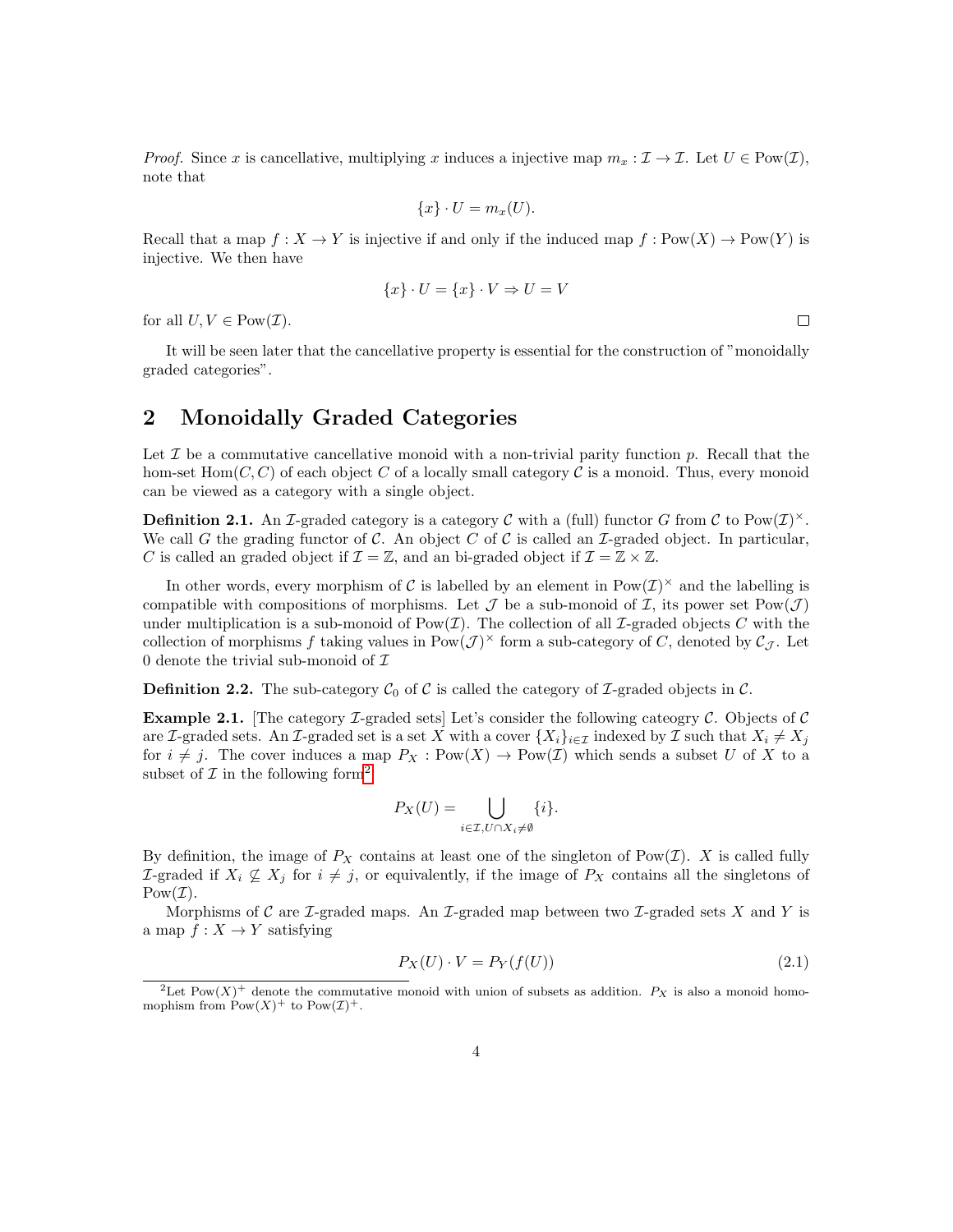for all  $U \in \text{Pow}(X)$  and some  $V \in \text{Pow}(\mathcal{I})$ . Such a V, if exists, must be unique. To see this, let  $V'$  be another subset of  $\mathcal I$  satisfying [\(2.1\)](#page-5-1). By definition of a  $\mathcal I$ -graded set, one can find a  $U$  with  $P_X(U) = \{x\}$  for some  $x \in \mathcal{I}$ . By Lemma [1.2,](#page-4-0)  $V' = V$ . We obtain a map from Hom $(X, Y)$  to Pow( $\mathcal{I}$ ). Denote the above morphism by  $f_V$ . Let  $g_W$  be another morphism associated to the map  $g: Y \to Z$ . It is easy to see that  $f_V \circ g_W$  is a morphism from X to Z and

$$
f_V \circ g_W = (f \circ g)_V w.
$$

We obtain a functor from C to  $Pow(\mathcal{I})^{\times}$ . In other words, the category C is *I*-graded. It is then straightforward to define the category of  $\mathcal{I}\text{-graded sets}$  and the category of fully  $\mathcal{I}\text{-graded sets}$ .

**Definition 2.3.** Let  $\mathcal C$  and  $\mathcal D$  be two *I*-graded categories. A functor  $F$  from  $\mathcal C$  to  $\mathcal D$  is called a I-graded functor if the following diagram commutes.



**Remark 2.1.** By definition, a L-graded functor between two L-graded categories induces a functor between the corresponding categories of *I*-graded objects.

Let  $\mathcal{I}_1$  and  $\mathcal{I}_2$  be two commutative cancellative monoids. Recall that a (surjective) homomorphism between two monoids can be seen as a (full) functors between the corresponding categories. By Lemma [1.1,](#page-4-1) a  $\mathcal{I}_1$ -graded category is then also a  $\mathcal{I}_2$ -graded category. Let C be the product category of two  $\mathcal{I}$ -graded categories. Naturally, it is a  $\mathcal{I} \times \mathcal{I}$ -graded category. Note that there is a canonical surjective homomorphism

$$
s: \mathcal{I} \times \mathcal{I} \to \mathcal{I}
$$

$$
(i, j) \mapsto i + j.
$$

Hence  $C$  is also a  $\mathcal{I}$ -graded category.

**Definition 2.4.** An *I*-graded monoidal category  $\mathcal{C}$  is a monoidal category which is also *I*-graded. Moreover, we require the tensor product bi-functor  $\otimes : \mathcal{C} \times \mathcal{C} \to \mathcal{C}$  to be *I*-graded.

**Example 2.2.** Let C be as in Example [2.1.](#page-5-2) It is  $\mathcal{I}$ -graded monoidal by considering the tensor product  $X \otimes Y$  which is the Cartesian product space  $X \times Y$  equipped with the cover  $\{X_i \times Y_j\}_{i,j \in \mathcal{I}}$ . Each factor  $X_i \times Y_j$  is labeled by  $i + j \in \mathcal{I}$ .

Recall that a pre-additive category is a category such that every hom-set is an abelian group, and compositions of morphisms are bi-linear.

**Definition 2.5.** An I-graded pre-additive category C is a pre-additive category which is also Igraded. Moreover, the grading functor  $G$  of  $C$  preserves the additive structure, i.e.,

$$
G: \text{Hom}(X, Y) \to \text{Pow}(\mathcal{I})
$$

is a semi-ring homomorphism.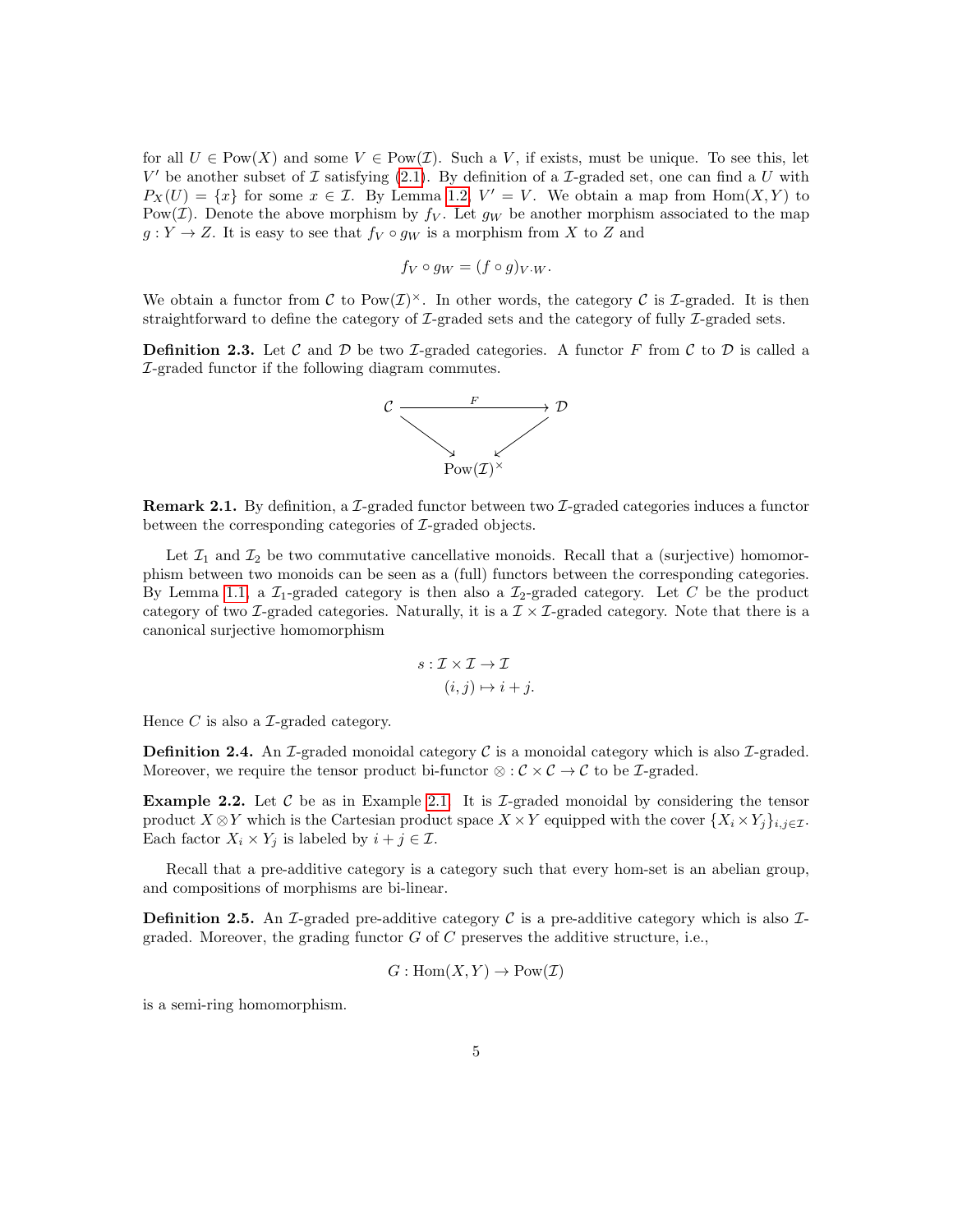Let R be a commutative ring. Let  $\mathcal I$  be a countable commutative cancellative monoid.

**Example 2.3** (The category of *L*-graded *R*-modules). Let's consider the following category  $C$ . Objects of C are *I*-graded R-modules. An *I*-graded R-module is an R-module V with a family of sub-modules  $\{V_i\}_{i\in\mathcal{I}}$  indexed by  $\mathcal{I}$  such that  $V = \bigoplus_{i\in\mathcal{I}} V_i$ .

Morphisms of  $C$  are  $\mathcal I$ -graded  $R$ -linear maps. An  $\mathcal I$ -graded  $R$ -linear map of degree j between two *I*-graded *R*-module *V* and *W* is a *R*-linear map  $f_j : V \to W$  satisfying

$$
f_j(V_i) \subset W_{i+j}
$$

for all  $i \in \mathcal{I}$ . An  $\mathcal{I}$ -graded R-linear map f is just a linear combination  $f = \sum_{j \in \mathcal{I}} c_j f_j$ ,  $c_j \in R$ . One can associate a subset  $U$  of  $\mathcal I$  to it.  $U$  is defined by

$$
U = \bigcup_{j \in \mathcal{I}, c_j \neq 0} \{j\}.
$$

In this way, we obtain a map from  $\text{Hom}(V, W)$  to  $\text{Pow}(\mathcal{I})$ . It is easy to check that this map preserves both the additive and the multiplicative structure of  $\text{Hom}(V, W)$  and  $\text{Pow}(\mathcal{I})$ . In other words, the category  $\mathcal C$  is indeed a *I*-graded pre-additive category. It is then straightforward to define the category of  $\mathcal{I}\text{-graded }R\text{-modules.}$ 

**Remark 2.2.** The category of  $\mathcal{I}\text{-graded }R\text{-modules}$  is a sub-category of  $\mathcal{I}\text{-graded sets}$ . In fact, the decomposition  $V = \bigoplus_{i \in \mathcal{I}}$  of a *I*-graded *R*-module *V* yields a cover of *V* by  $\{V_i^c\}_{i \in \mathcal{I}}$ . *V* is then a fully  $\mathcal I$ -graded set. It is also easy to see that a  $\mathcal I$ -graded R-linear map is naturally a  $\mathcal I$ -graded map between the underlying  $\mathcal{I}\text{-graded sets.}$ 

Recall that a pre-additive category is additive if it has all finite bi-product. It is not hard to see that the category of  $\mathcal{I}\text{-graded }R\text{-modules}$  is additive and monoidal. Given two  $\mathcal{I}\text{-graded }R\text{-modules}$ V and W, we define the bi-product (or simply the direct sum)  $V \oplus W$ , the tensor product  $V \otimes W$ by setting

$$
V \oplus W = \bigoplus_{i \in \mathcal{I}} (V_i \oplus W_i), \quad V \otimes W = \bigoplus_{k \in \mathcal{I}} \left( \bigoplus_{i+j=k} V_i \otimes W_j \right),
$$

where  $V_i \oplus W_i$  and  $V_i \otimes W_j$  are just the ordinary direct sum and tensor product over R, respectively. One can also make  $Hom(V, W)$  into a *L*-graded *R*-module by

$$
\operatorname{Hom}(V,W) = \bigoplus_{j \in \mathcal{I}} \operatorname{Hom}(V,W)_j, \quad \operatorname{Hom}(V,W)_j = \{ f \in \operatorname{Hom}(V,W) | fV_i \subset W_{i+j} \}.
$$

(Note that each  $\text{Hom}(V, W)_j$  has a canonical R-module structure.) Morphisms from V to W in the category of *I*-graded *R*-modules are then just elements of  $Hom(V, W)_0$ . For later use, we give the following definition.

**Definition 2.6.** Let  $V$  be an  $\mathcal{I}$ -graded  $R$ -module. The map

$$
v = \sum_{i \in \mathcal{I}} v_i \mapsto \bigcup_{v_i \neq 0} \{i\}
$$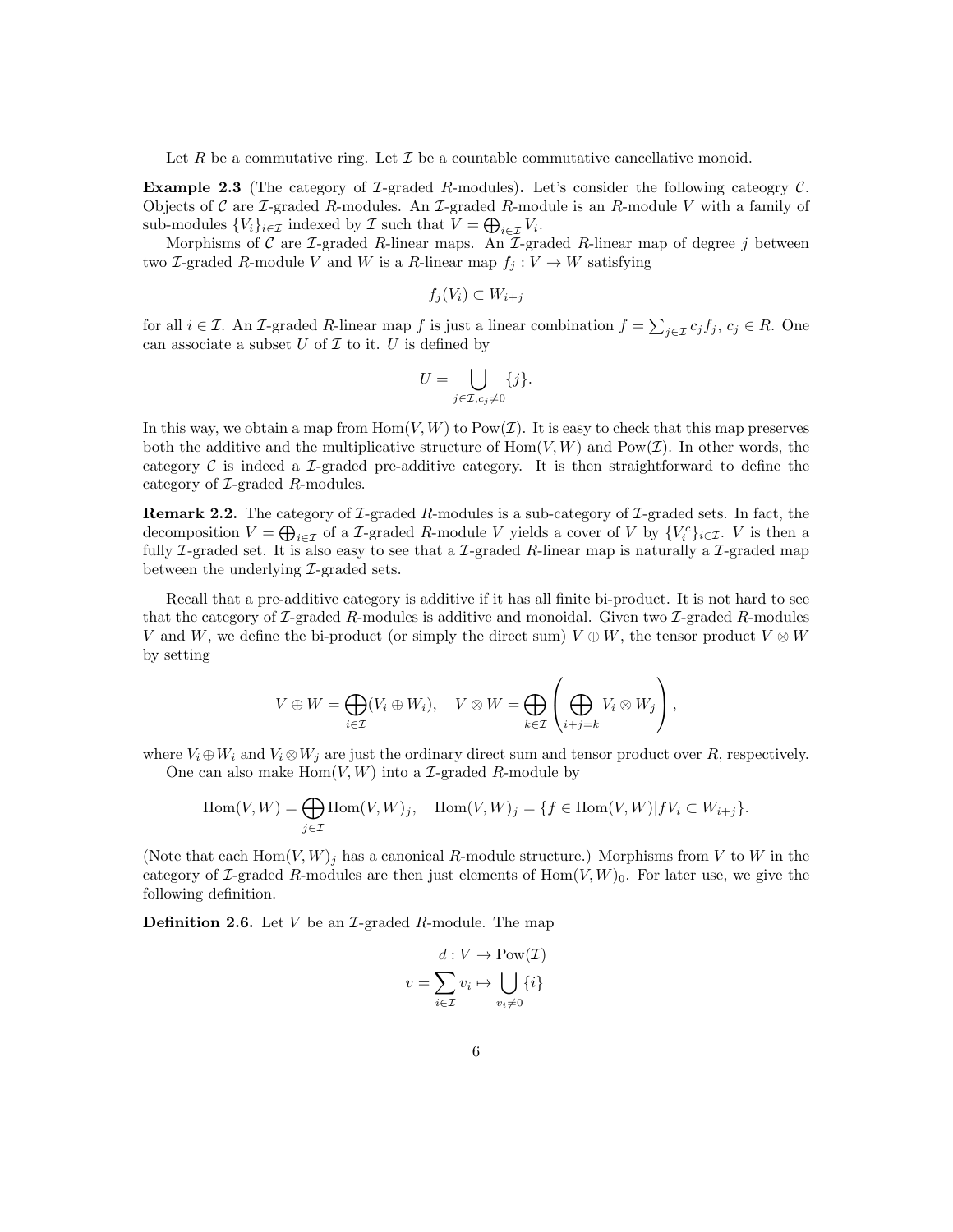is called the degree map.  $d(v)$  is called the degree of v. v is said to be homogeneous if  $d(v)$  is a singleton. With a slight abuse of notation, we also use  $d(v)$  to denote the corresponding element of I when v is homogeneous. We define the parity of a homogeneous element v to be  $p(d(v))$ , where p is the parity function of Z. For simplicity, we often use  $p(v)$  to replace  $p(d(v))$ .

Let  $(\mathcal{I}, 0, +)$  be a countable commutative cancellative monoid. Suppose that it has a commutative multiplicative structure which is compatible with the additive structure. That is, it is a commutative cancellative semi-ring. We write ab as the multiplication of a and b in  $\mathcal I$ .

**Definition 2.7.** An  $\mathcal{I}$ -graded R-module A is called an  $\mathcal{I}$ -graded R-algebra if A is a unital associative R-algebra and if the multiplication  $\mu : A \otimes A \to A$  is a morphism of *L*-graded R-modules. We write  $xy = \mu(x \otimes y)$  as the shorthand notation for multiplications of A. A is said to be commutative if

<span id="page-8-0"></span>
$$
xy - (-1)^{p(d(x)d(y))}yx = 0,
$$
\n(2.2)

for all homogeneous  $x, y \in A$ .

Remark 2.3. Here we have to be careful about the sign appearing in the right hand side of [\(2.2\)](#page-8-0). Although both of  $\mathcal I$  and  $\mathbb Z_2$  are semi-rings<sup>[3](#page-8-1)</sup>,  $p$  is not necessarily a semi-ring homomorphism and we do not have  $p(d(x)d(y)) = p(x)p(y)$  in general. (They do coincide when  $\mathcal{I} = \mathbb{Z}_2$ ,  $\mathbb Z$  or N. But in the case where  $\mathcal{I} = \mathbb{Z} \times \mathbb{Z}$ , a parity function which preserves the semi-ring structure must be induced from the parity function on factors of  $I$ , which contradicts Definition [1.2.](#page-4-2) Hence  $(-1)^{p(d(x)d(y))} \neq (-1)^{p(x)p(y)}$ . To choose which as the sign factor in [\(2.2\)](#page-8-0) is just a matter of convention.) Bearing this in mind, we will use  $(-1)^{p(x)p(y)}$  to replace the sign factor  $(-1)^{p(d(x)d(y))}$ for simplicity.

To define the category of (commutative)  $\mathcal{I}\text{-graded }R\text{-algebras}$ , one simply let the morphisms to be the I-graded R-linear maps of degree 0 which are also algebraic homomorphisms. We use  $\text{Alg}_{\mathcal{T}}$ and Comm-Alg<sub>I</sub> to denote the corresponding categories. Alg<sub>I</sub> and Comm-Alg<sub>I</sub> are monoidal by the following definition.

**Definition 2.8.** The tensor product of two (commutative) L-graded R-algebra A and B is the  $I$ -graded R-module  $A \otimes B$ , together with the multiplication

$$
(x \otimes y)(x' \otimes y') = (-1)^{p(x')p(y)}xx' \otimes yy',
$$

for all homogeneous  $x, x' \in A$  and  $y, y' \in B$ .

Given an I-graded R-module V, Comm-Alg<sub> $\tau$ </sub> has a universal object associated to V.

**Definition 2.9.** The tensor algebra  $T(V)$  is the *L*-graded *R*-module  $T(V) = \bigoplus_{n \in \mathbb{N}} V^{\otimes^n}$ , together with the tensor product  $\otimes$  as the canonical multiplication. The symmetric algebra  $S(V)$  is the quotient algebra of  $T(V)$  by the *I*-graded two-sided ideal generated by

$$
v\otimes w - (-1)^{p(v)p(w)}w\otimes v,
$$

where  $v, w \in V \subset T(V)$  are homogeneous.

<span id="page-8-1"></span><sup>&</sup>lt;sup>3</sup>The multiplicative structure on  $\mathcal{Z}_p$  is given by the one inherited from the canonical multiplicative structure on Z.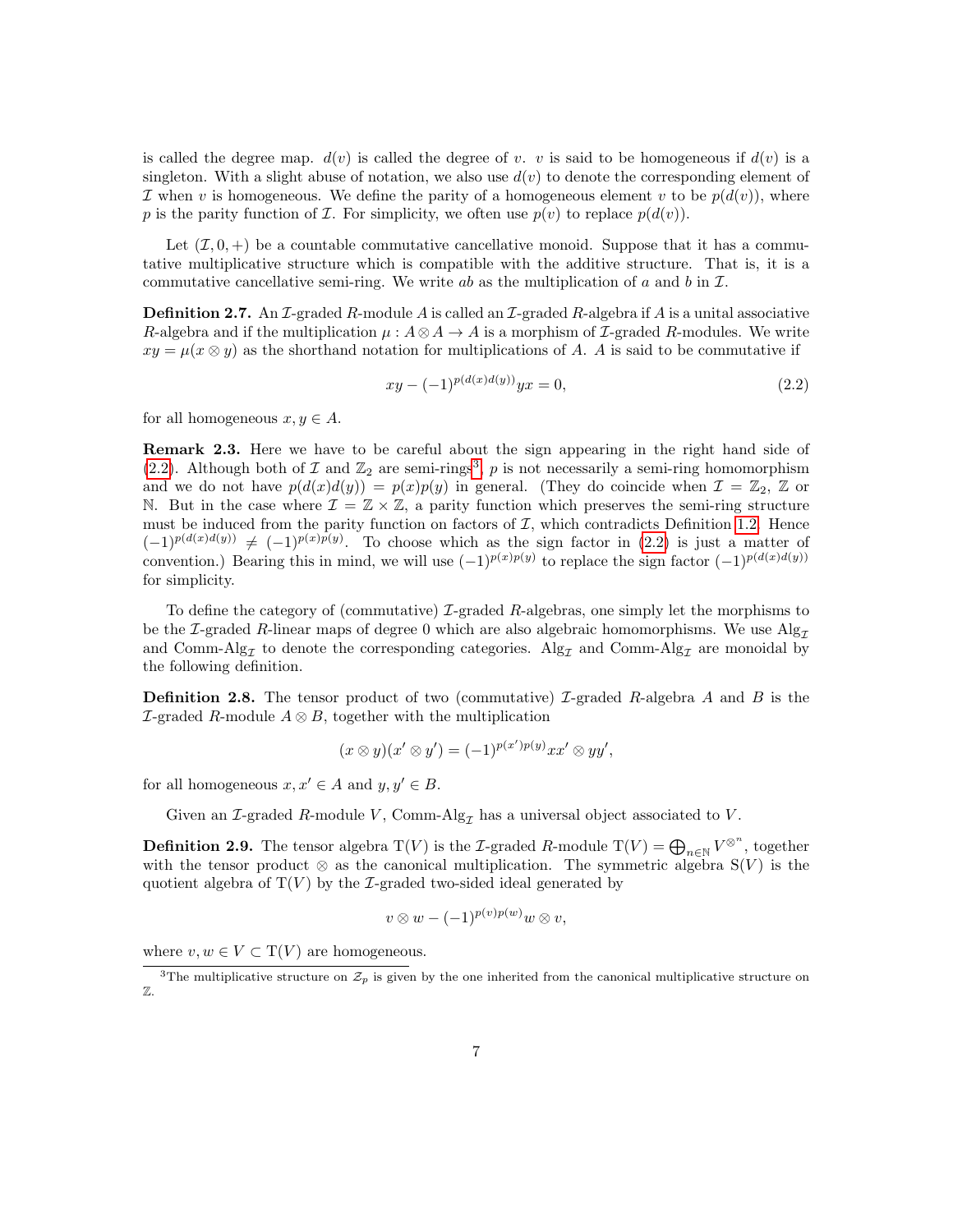**Remark 2.4.** S(V) has a canonical N-grading inherited from  $T(V)$  which should not be confused with its *I*-grading. We write  $S(V) = \bigoplus_{n \in \mathbb{N}} S^n(V)$  to indicate that fact. Note that  $S^0(V) = R$ , but  $S(V)_0$ , the sub-space of homogeneous elements of degree 0, is in general larger than R.

Just like  $T(V)$ ,  $S(V)$  is universal in the sense that, given a commutative *I*-graded *R*-algebra A and a L-graded R-linear map  $f: V \to A$ . There exists a unique algebraic homomorphism  $f: S(V) \to A$  such that the following diagram commutes



where  $\iota: V \to S(V)$  is the canonical embedding. Note that  $\tilde{f}$  preserves the *I*-grading, i.e., it is a morphism in Comm-Alg<sub>Z</sub>. Choosing A to be R (viewed as an Z-graded R-algebra whose components of degree other than zero are 0.) and  $f$  to be the zero map, we obtain an  $R$ -algebra homomorphism from S(V) to R. We denote this map by  $\epsilon$ . Note that ker  $\epsilon = I$ , where  $I = \bigoplus_{n>0} S^n(V)$ .

Let k be a field and R be a commutative k-algebra. Let A be a commutative  $\mathcal{I}\text{-graded }k\text{-algebra.}$ 

**Definition 2.10.** A k-algebra epimorphism  $\epsilon : A \to R$  is called a body map of A if ker  $\epsilon \supset I$ , where I is the ideal in A generated by homogeneous elements of non-zero degree.

By definition,  $\epsilon$  preserves the *L*-grading of *A*.

**Definition 2.11.** Let  $\epsilon$  be a body map of A. A is said to be projected if the short exact sequence

$$
0 \longrightarrow \ker \epsilon \longrightarrow A \stackrel{\epsilon}{\longrightarrow} R \longrightarrow 0
$$

splits.

The splitting gives A an R-module structure depending on  $\epsilon$ , with respect to which  $\epsilon$  becomes an R-algebra homomorphism. Conversely, A is projected if A has an R-module structure and  $\epsilon$ preserves that structure.

<span id="page-9-0"></span>**Lemma 2.1.** Let V be an *I*-graded R-module and  $V_0 = 0$ . Let  $\epsilon$  be an R-linear body map of  $S(V)$ . Then  $\epsilon$  is unique.

*Proof.* In this case,  $S(V) = R \oplus I$  where  $I = \bigoplus_{n>0} S^n(V)$ . Since  $I \subset \text{ker } \epsilon$  and  $\epsilon$  is R-linear, the only possible choice of  $\epsilon$  is the canonical one.  $\Box$ 

<span id="page-9-2"></span>Remark 2.5. Let V be as in Lemma [2.1.](#page-9-0) Suppose  $A \cong S(V)$  as  $\mathcal{I}$ -graded k-algebras. In particular, this implies that A admits a decomposition  $A = A' \oplus I$  where  $A' \cong R$  and I is the ideal generated by homogeneous elements of non-zero degree. Let  $\epsilon$  be a body map of A. Since  $I \subset \text{ker } \epsilon$ ,  $\epsilon$  is determined by  $\epsilon|_{A'}$ . In other words,  $\epsilon$  of A is unique up to a k-algebra epimorphism of R.

More can be said if  $V$  is free.

<span id="page-9-1"></span>**Lemma 2.2.** Let V be a free *I*-graded R-module and  $V_0 = 0$ . Let  $\epsilon$  be a R-linear body map of  $S(V)$ . (By Lemma [2.1,](#page-9-0)  $\epsilon$  is the canonical one.) Let I denote the kernel of  $\epsilon$ . Then there exists an R-algebra isomorphism

$$
S(V) \cong S(I/I^2),
$$

where  $I^2$  is the square of the ideal I.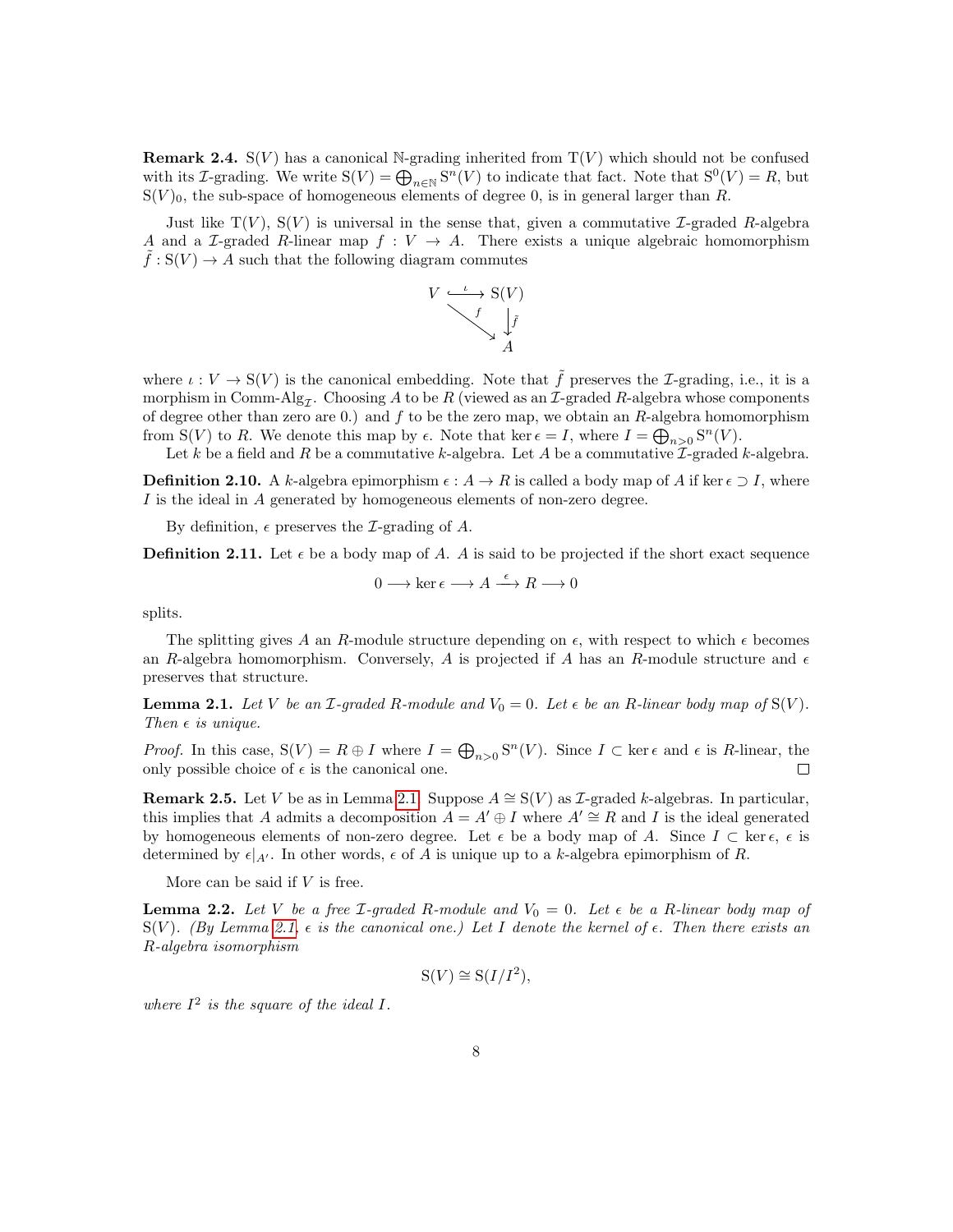*Proof.* Let  $\iota: V \hookrightarrow S(V)$  be the canonical embedding. Since  $I = \bigoplus_{n>0} S^n(V)$ , we have  $\iota(V) \subset I$ , which yields another embedding  $V \hookrightarrow I/I^2 \hookrightarrow S(I/I^2)$ , which induces the desired isomorphic map between  $S(V)$  and  $S(I/I^2)$ . П

**Definition 2.12.** The *I*-graded algebra of formal power series on  $V$  is the  $R$ -module

$$
\mathcal{S}[V] = \prod_{n \in \mathbb{N}} S^n(V)
$$

equipped with the canonical algebraic multiplication.

Let I be the kernel of the canonical body map of  $S(V)$ . One can equip  $S(V)$  with the so-called Iadic topology. (To each point x of S(V) one assigns a collection of subsets  $\mathcal{B}(x) = \{x + I^n\}_{x \in A, n>0}$ . The I-adic topology is then the unique topology on  $S[V]$  such that  $\mathcal{B}(x)$  forms a neighborhood base of x for all x.) Moreover, one can consider the I-adic completion of  $S(V)$  which is defined as the inverse limit

$$
\widehat{\mathbf{S}(V)}_I := \varprojlim \mathbf{S}(V)/I^n.
$$

By the universal property of the inverse limit, one obtains a natural map

$$
\iota_I: \mathcal{S}(V) \to \widehat{\mathcal{S}(V)}_I
$$

with kernel equal to  $\bigcap_{n>0} I^n$ . In our case, there is a canonical isomorphism  $\widehat{S(V)}_I \cong S[V]$  under which  $\iota_I$  coincides with the canonical embedding of  $S(V)$  into  $S[V]$ . In fact,  $S(V)$  is Hausdorff and can be made into a metric space such that  $S[V]$  is the completion of  $S(V)$  with respect to that metric structure.

<span id="page-10-0"></span>**Lemma 2.3.** Let A be a commutative  $\mathcal{I}\text{-graded }R\text{-algebra.}$  Let J be an ideal of A such that A is J-adic complete. S[V] is universal in the sense that, given an  $\mathcal{I}\text{-}\mathit{graded}$  R-linear map  $f:V\to A$ such that  $f(V) \subset J$ , there exists a unique (continuous) algebraic homomorphism  $\tilde{f}: S[V] \to A$  such that the following diagram commutes



*Proof.* We already know that f induces a unique map  $f': S(V) \to A$  such that  $f' \circ \iota = f$ . By assumption, f' extends naturally to a map  $\tilde{f}: S[V] \cong \widehat{S(V)}_I \to \hat{A}_J \cong A$ . Claim:  $\tilde{f}$  is continuous.

Proof: It suffices to show that  $\tilde{f}^{-1}(J^m)$  is a neighborhood of 0 for any  $m \in \mathbb{N}$ . By assumption,  $\overline{I \subset \tilde{f}}^{-1}(J)$ . It follows that  $I^m \subset \tilde{f}^{-1}(J)^m \subset \tilde{f}^{-1}(J^m)$ . Now since  $S(V)$  is dense in  $S[V]$  and  $\tilde{f}|_{S(V)} = f'$ ,  $\tilde{f}$  is unique.  $\Box$ 

<span id="page-10-1"></span>**Remark 2.6.** Likewise, we have a canonical body map of S[V] induced from the zero map  $V \to R$ . Similar results like Lemma [2.1](#page-9-0) and Lemma [2.2](#page-9-1) also hold. For example, we have

$$
S[V] \cong S[I/I^2],
$$

where  $V$  and  $I$  are as in Lemma [2.2.](#page-9-1)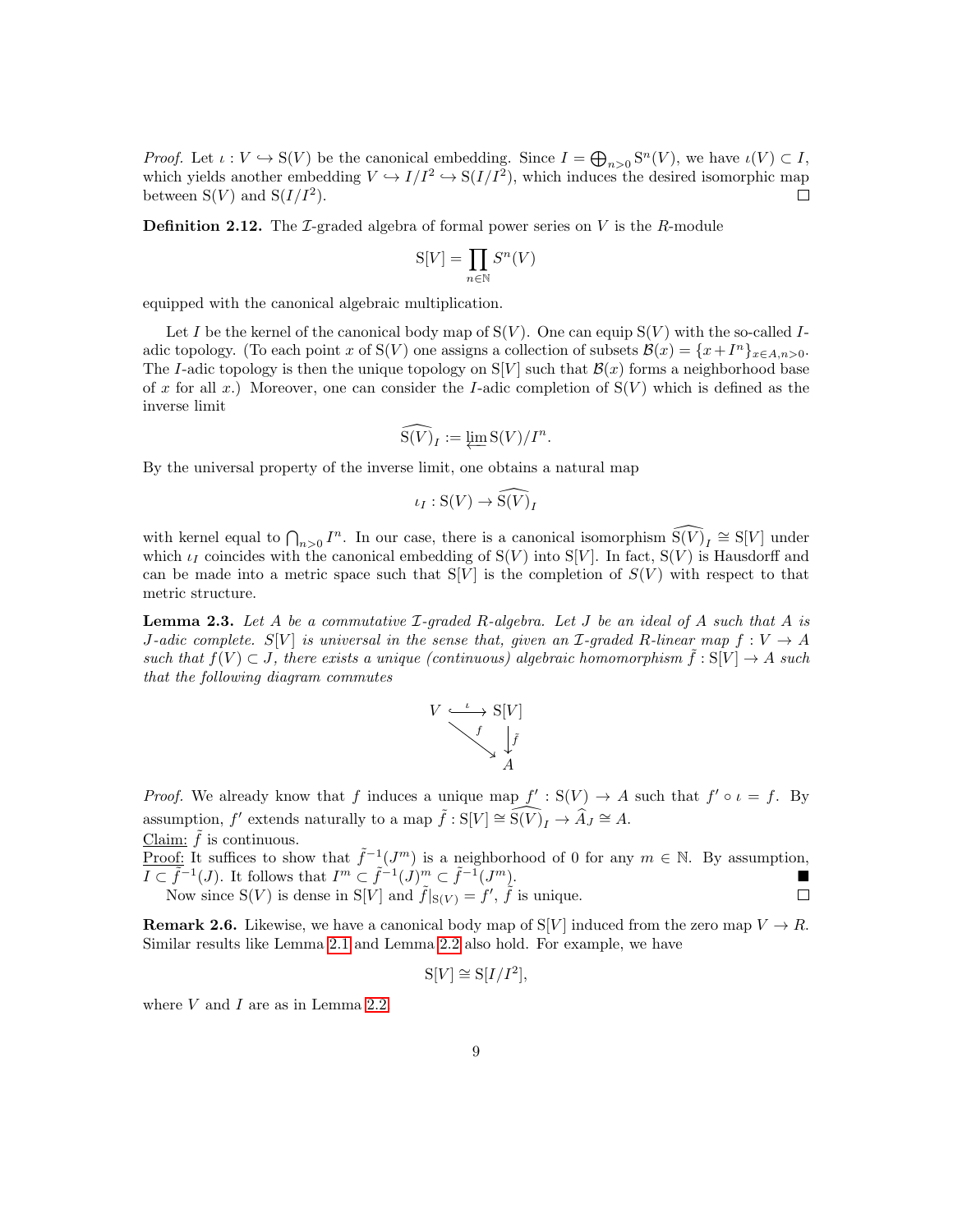<span id="page-11-0"></span>**Lemma 2.4.** Let  $\epsilon$  be the canonical body map of  $S[V]$ . Then for  $f \in S[V]$ , f is invertible if and only if  $\epsilon(f)$  is invertible.

*Proof.* " $\Rightarrow$ ": Trivial.

" $\Leftarrow$ ": Suppose  $\epsilon(f) = c$  where  $c \in R$  is invertible. We can write  $f = c + f'$  where  $f' \in \prod_{n \geq 1} S^n(V)$ . Note that  $(f')^k \in \prod_{n \geq k} S^n(V)$  for all  $k > 0$ . We can then set the inverse of f to be the formal sum  $f^{-1} := c^{-1} \sum_{k \in \mathbb{N}} (-1)^k (c^{-1} f')^k$ .  $(f^{-1}$  is well-defined because the formal sum restricted to each  $S<sup>n</sup>(V)$  is a finite sum.)  $\Box$ 

<span id="page-11-2"></span>Corollary 2.1.  $S[V]$  is local if R is local.

*Proof.* Choose a non-unit  $f \in S[V]$ . Let  $c = \epsilon(f)$ . By Lemma [2.4,](#page-11-0) c is a non-unit. Since R is local,  $1 - c$  is invertible. But then  $1 - f$  is a unit by Lemma [2.4.](#page-11-0)  $\Box$ 

As one will see in the Section 4, it is actually crucial to work with  $S[V]$  instead of  $S(V)$  because the former allows us to have a description of morphisms between  $\mathcal{I}\text{-graded domains}$  in term of coordinates, a notion of partition of unity for "*L*-graded manifolds", and more.

#### 3 Monoidally Graded Ringed Spaces

Recall that a ringed space  $(X, \mathcal{O})$  is a topological space X with a sheaf of rings  $\mathcal O$  on X.

<span id="page-11-1"></span>**Definition 3.1.** An I-graded ringed space is a ringed space  $(X, \mathcal{O})$  such that

- 1.  $\mathcal{O}(U)$  is an *I*-graded algebra for any open subset U of X;
- 2. the restriction morphism

$$
\rho_{V,U}: \mathcal{O}(U) \to \mathcal{O}(V)
$$

preserves the  $\mathcal{I}\text{-grading}.$ 

A morphism between two *I*-graded ringed spaces  $(X_1, O_1)$  and  $(X_2, O_2)$  is just a morphism  $\varphi =$  $(\tilde{\varphi}, \varphi^*)$  between ringed spaces such that  $\varphi_U^*: \mathcal{O}_2(U) \to \mathcal{O}_1(\tilde{\varphi}^{-1}(U))$  preserves the *L*-grading for any open subset U of  $X_2$ .

Let  $(X, C)$  be a ringed space such that  $C(U)$  are commutative rings. *L*-graded C-modules and commutative I-graded C-algebras and the corresponding morphisms can be defined in a similar way to Definition [3.1.](#page-11-1) In particular, the structure sheaf  $\mathcal O$  of an *I*-graded ringed space can be viewed as an  $\mathcal{I}$ -graded C-algebra if C is a sub-sheaf of  $\mathcal{O}$  and  $C(U)$  are homogeneous sub-algebras of degree 0 of  $\mathcal{O}(U)$ .

**Definition 3.2.** Let F be an I-graded C-module. The formal symmetric power  $S[F]$  of F is the sheafification of the presheaf

$$
U \to \mathcal{S}[\mathcal{F}(U)],
$$

where  $S[\mathcal{F}(U)]$  is the *I*-graded algebra of formal power series on the  $C(U)$ -module  $\mathcal{F}(U)$ .

By definition,  $S[\mathcal{F}]$  is a commutative *L*-graded *C*-algebra.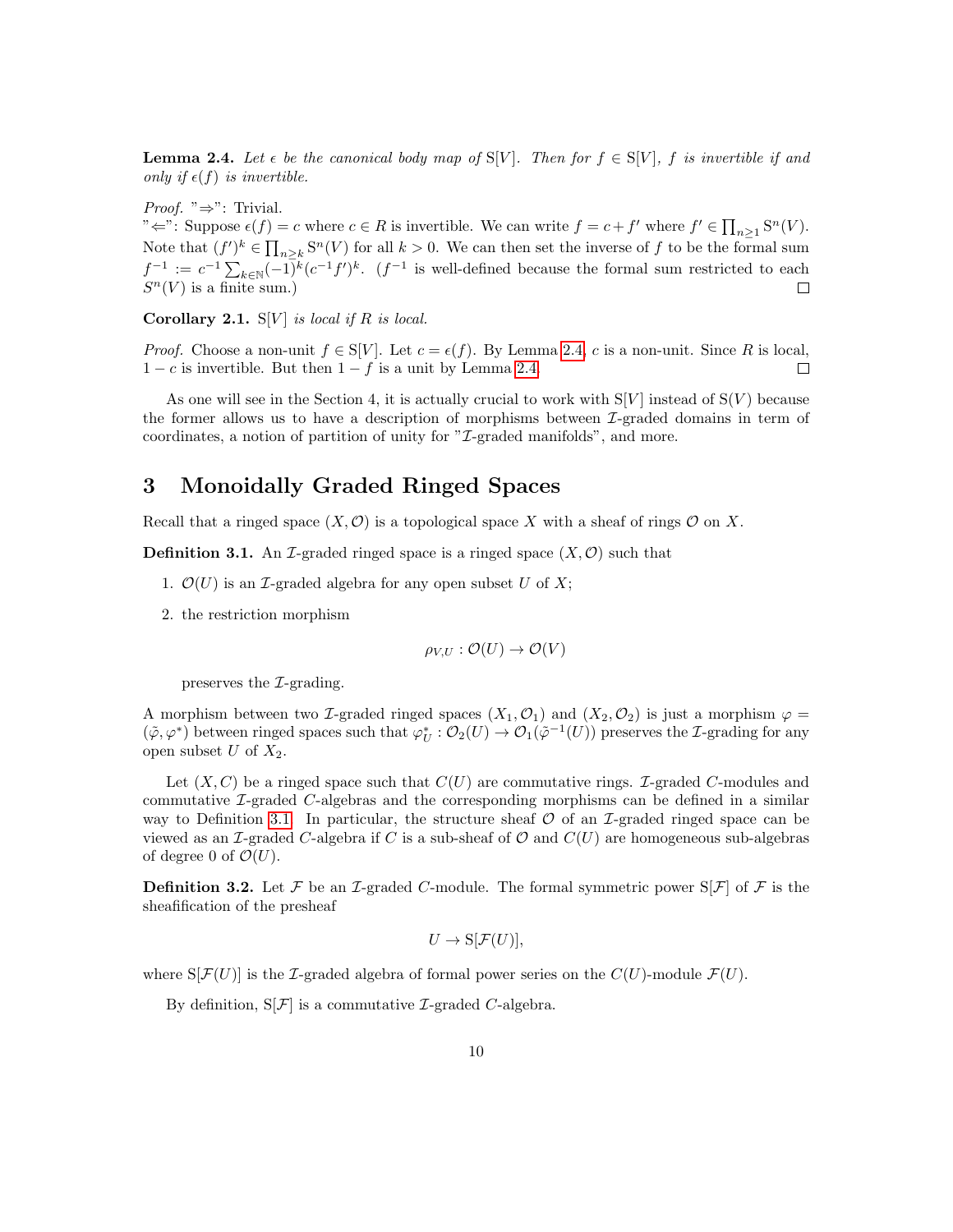<span id="page-12-3"></span>**Lemma 3.1.** Let A be a commutative  $\mathcal{I}\text{-graded }C\text{-algebra}$ . Let B be a sub-sheaf of A such that  $\mathcal{A}(U)$  is  $\mathcal{B}(U)$ -adic complete for all open subsets U. S[F] is universal in the sense that, given a morphism of  $\mathcal I$ -graded C-modules  $F : \mathcal F \to \mathcal A$  such that  $F(\mathcal F(U)) \subset \mathcal B(U)$  for all open subsets U, there exists a unique morphism of  $\mathcal I$ -graded C-algebras  $\tilde F : S[\mathcal F] \to \mathcal A$  such that the following diagram commutes



where  $\iota : \mathcal{F} \to \mathrm{S}[\mathcal{F}]$  is the canonical monomorphism.

*Proof.* This follows directly from the universal property of sheafification<sup>[4](#page-12-0)</sup>, and the universal property of  $S[F(U)]$  stated in Lemma [2.3.](#page-10-0)  $\Box$ 

To end this section, we state the following lemma taken from [\[2\]](#page-18-1).

<span id="page-12-4"></span>Lemma 3.2. Let

<span id="page-12-1"></span>
$$
0 \longrightarrow \mathcal{G} \longrightarrow \mathcal{H} \longrightarrow \mathcal{F} \longrightarrow 0. \tag{3.1}
$$

be a short exact sequence of  $\mathcal I$ -graded C-modules where  $\mathcal F$  and  $\mathcal G$  are locally free  $\mathcal I$ -graded C-modules. Then the obstruction of the existence of a splitting of  $(3.1)$  can be represented as an element in the first sheaf cohomology group  $H^1(X, \text{Hom}(\mathcal{F}, \mathcal{G})_0)$  of  $\text{Hom}(\mathcal{F}, \mathcal{G})_0$ .

#### 4 Monoidally Graded Domains

Throughout this section, V is a real *I*-graded vector space with  $V_0 = 0$  and the dimension of the homogeneous sub-space  $V_i$  of V is  $m_i$ . We also assume that only finitely many of  $V_i$  are non-trivial.

**Definition 4.1.** Let U be a domain of  $\mathbb{R}^n$ . An *I*-graded domain U of dimension  $n|(m_i)_{i\in\mathcal{I}}$  is an L-graded ringed space  $(U, \mathcal{O})$ , where  $\mathcal O$  is the sheaf of S[V]-valued smooth functions.

**Remark 4.1.**  $U$  is a locally ringed space by Corollary [2.1.](#page-11-2)

For example, a domain U with the sheaf  $C^{\infty}$  of smooth functions on U is an I-graded domain of dimension  $n|0$ , which is denoted again by U for simplicity.

<span id="page-12-2"></span>**Lemma 4.1.** Let  $F: C^{\infty} \to C^{\infty}$  be a endomorphism of sheaves of commutative rings on U. Then F must be the identity.

*Proof.* First, we show that F is actually an endomorphism of sheaves of unital R-algebras on U. It suffices to show that  $F$  restricted to any open subset of  $U$  sends a constant function to itself. We know this is true for Q-valued constant functions. Now, if  $F$  sends a constant function  $f$  to a non-constant function g, then one can find two rational number  $b_1$  and  $b_2$  such that  $g-b_1$  and  $g-b_2$ are non-invertible. But then the pre-images  $f - b_1$  and  $f - b_2$  are non-invertible, which implies that

<span id="page-12-0"></span><sup>&</sup>lt;sup>4</sup>That is, given a presheaf F, a sheaf G, and a presheaf morphism  $F : \mathcal{F} \to \mathcal{G}$ , there exists a unique sheaf morphism  $\tilde{F}: \mathcal{F}^{\sharp} \to \mathcal{G}$  such that  $\tilde{F} \circ \iota = F$ , where  $\mathcal{F}^{\sharp}$  is the sheafification of  $\mathcal{F}$  and  $\iota : \mathcal{F} \to \mathcal{F}^{\sharp}$  is the canonical morphism.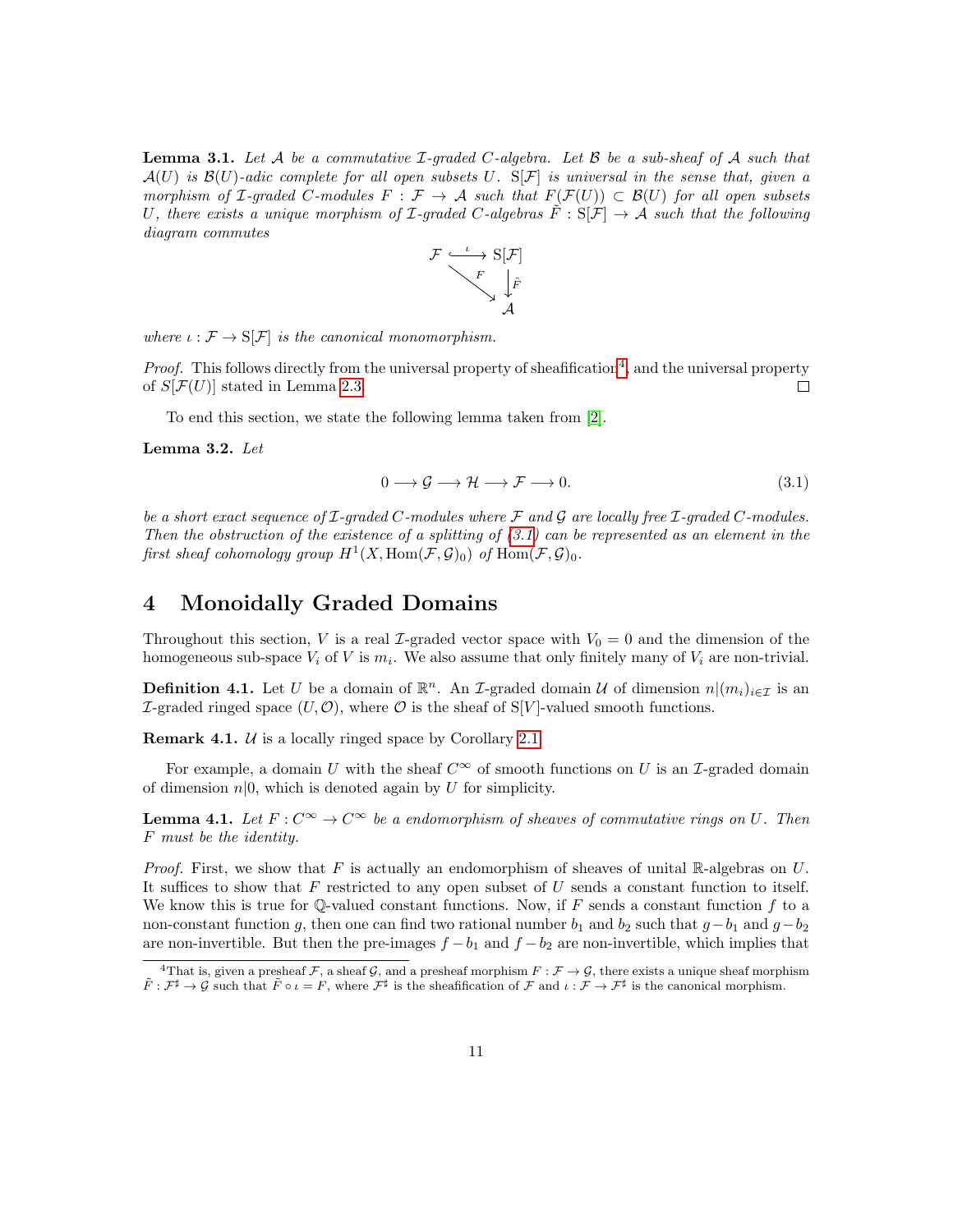f is non-constant: a contradiction. To show that g actually equals f, use the fact that the only field endomorphism of  $\mathbb R$  is the identity.

Let  $p \in U$ . F induces a map  $F_p$  on the stalk  $C_p^{\infty}$  which is a unital ring homomorphism. On the other hand, for any open neighborhood  $U_p \subset U$  of p, the evaluation map

$$
\text{ev}: C^{\infty}(U_p) \to \mathbb{R}
$$

$$
f \mapsto f(p)
$$

induces a map  $ev_p: C_p^{\infty} \to \mathbb{R}$ . For  $f_p \in C_p^{\infty}$ , it is easy to see that  $f_p$  is invertible if and only if  $ev_p(f_p) \neq 0$ . Let  $c = ev_p(F_p(f_p))$ .  $f_p - c$  is non-invertible. Hence  $ev_p(f_p) = c$ . In other words, for any open subset U' of U, we have  $F_{U'}(f)(p) = f(p)$  for all  $f \in C^{\infty}(U')$  and all  $p \in U'$ . This implies  $F = id$ .  $\Box$ 

A morphism between I-graded domains is just a morphism of locally ringed spaces which preserves the I-grading. In particular, we have a canonical morphism  $U \hookrightarrow \mathcal{U}$  induced by the canonical body map  $\epsilon: C^{\infty}(U) \otimes S[V] \to C^{\infty}(U)$ .

<span id="page-13-2"></span>**Proposition 4.1.** There exists a unique monomorphism  $\varphi : U \to U$  with  $\tilde{\varphi} = id$ .

*Proof.* Existence is guaranteed by  $\epsilon$ . Uniqueness follows from Remark [2.5](#page-9-2) and Lemma [4.1.](#page-12-2)  $\Box$ 

We also have a canonical morphism for the other direction  $\mathcal{U} \to U$  induced by the canonical embedding  $\iota: C^{\infty}(U) \to C^{\infty}(U) \otimes S[V]$ . <sup>[5](#page-13-0)</sup> Note that  $\epsilon \circ \iota = id$  on  $C^{\infty}(U)$ .

<span id="page-13-1"></span>**Proposition 4.2.** Let  $\varphi = (\tilde{\varphi}, \varphi^*)$  be a morphism from  $\mathcal{U}_1 = (U_1, \mathcal{O}_1)$  to  $\mathcal{U}_2 = (U_2, \mathcal{O}_2)$ . The following diagram commutes

$$
\begin{array}{ccc}\nU_1 & \xrightarrow{\varphi} & U_2 \\
\uparrow & & \uparrow \\
U_1 & \xrightarrow{\tilde{\varphi}} & U_2.\n\end{array}
$$

*Proof.* Let U be an open subset of  $U_2$ . Let  $f \in \mathcal{O}_2(U)$ . We need to show that

$$
\epsilon(\varphi^*(f)) = \epsilon(f) \circ \tilde{\varphi}.
$$

Suppose this does not hold. One can find a  $p \in \tilde{\varphi}^{-1}(U)$  such that  $\epsilon(\varphi^*(f))(p) = c \neq \epsilon(f)(\tilde{\varphi}(p)).$ Then there exists an open neighborhood  $U' \subset U$  of  $\tilde{\varphi}(p)$  such that  $\epsilon(f) - c$  is invertible. By Lemma [2.4,](#page-11-0)  $f - c$  is also invertible on U', which implies that  $\varphi^*(f - c)$  is invertible on  $\tilde{\varphi}^{-1}(U') \subset \tilde{\varphi}^{-1}(U)$ , which contradicts the fact that  $\epsilon(\varphi^*(f-c))$  is non-invertible on  $\tilde{\varphi}^{-1}(U')$ .

A coordinate system of U is a collection of functions  $(x^{\mu}, \theta_{i,a})$  such that

- 1.  $x^{\mu}$  are elements of  $\mathcal{O}(U)_{0}$  such that  $\epsilon(x^{\mu})$  form a coordinate system of U;
- 2.  $\theta_{i,a}$  are homogeneous elements of  $\mathcal{O}(U)$  of degree  $d(\theta_{i,a}) = i$ , for all non-zero  $i \in \mathcal{I}$  and  $a = 1, \dots, m_i$ , which generate  $\mathcal{O}(U)$  as a  $C^{\infty}(U)$ -algebra.

<span id="page-13-0"></span><sup>&</sup>lt;sup>5</sup>There will be no longer such a canonical choice if we go the category of  $\mathcal{I}$ -graded manifolds.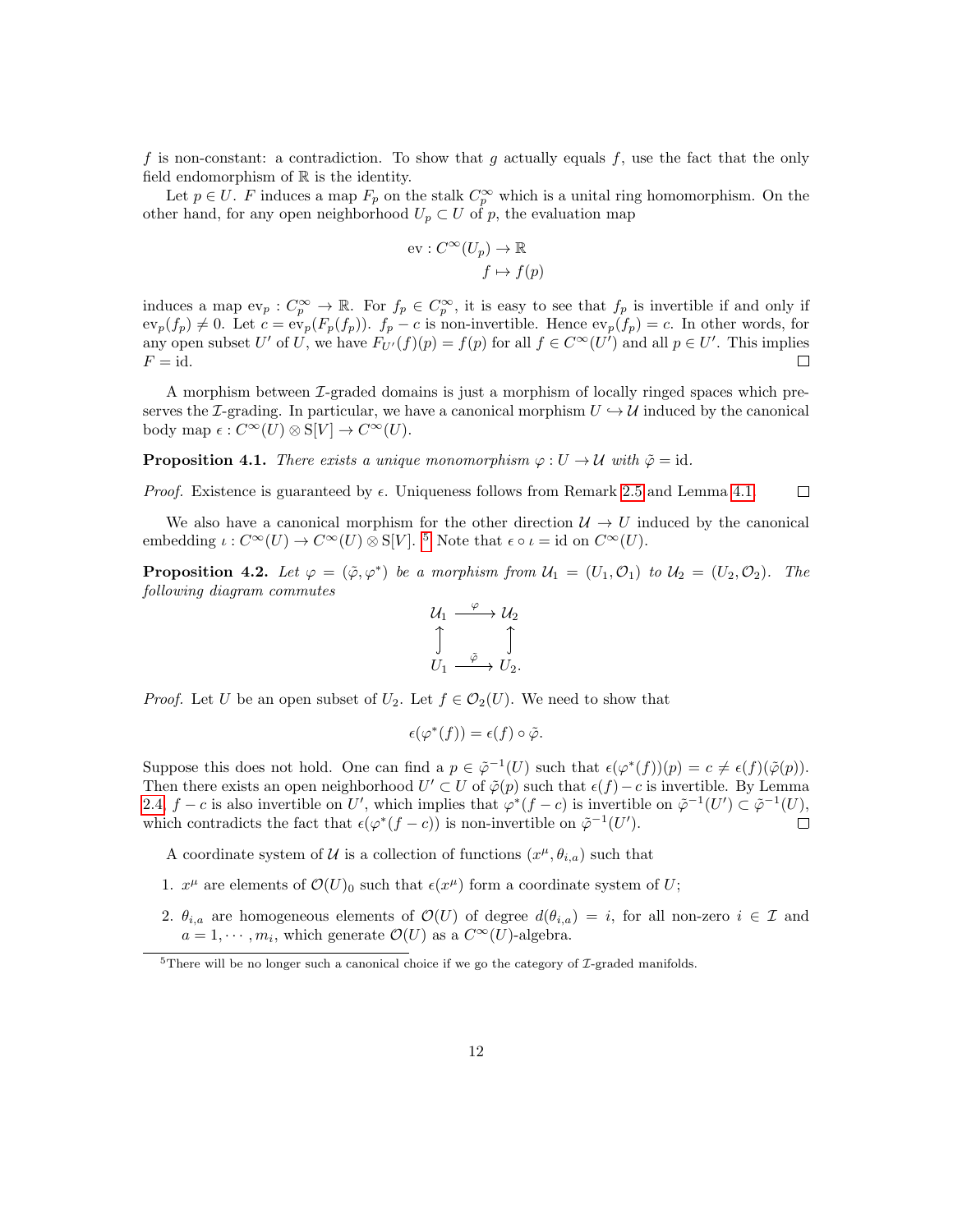Suppose that I can be given a total order <. It follows that any function  $f \in \mathcal{O}(U)$  can be written uniquely in the form

<span id="page-14-0"></span>
$$
f = \sum_{\mathcal{J}} \sum_{\beta} f_{\mathcal{J},\beta}(x^{\mu}) \prod_{j \in \mathcal{J}} \theta_j^{\beta^j}, \qquad (4.1)
$$

where

- $\mathcal{J} \in \text{Pow}(\mathcal{I}), \ \beta = (\beta^j)_{j \in \mathcal{J}}, \ \beta^j = (\beta^j_1, \dots, \beta^j_{m_j});$
- $\beta_k^j \in \{0, 1\}$  if  $p(j) = 1, \beta_k^j \in \mathbb{N}$  if  $p(j) = 0$ ;
- $\theta_j^{\beta^j} = \theta_{j,1}^{\beta_1^j} \cdots \theta_{j,m_j}^{\beta_{m_j}^j}$ , the product  $\prod_{j \in \mathcal{J}} \theta_j^{\beta^j}$  $\beta_j^j$  is arranged properly such that  $\theta_j^{\beta^j}$  $j^{\circ}$  is on the left of  $\theta_{i'}^{\beta^{j'}}$  $j'$  whenever  $j < j'$ ;
- $f(x^{\mu}) \in \mathcal{O}(U)_0$  should be understood as

$$
f(x^{\mu}) := \sum_{i_1=0}^{\infty} \cdots \sum_{i_n=0}^{\infty} \frac{1}{i_1! \cdots i_n!} \partial_1^{i_1} \cdots \partial_n^{i_n} f(\epsilon(x^{\mu})) (x^1 - \epsilon(x^1))^{i_1} \cdots (x^n - \epsilon(x^n))^{i_n}, \qquad (4.2)
$$

where  $f(\epsilon(x^{\mu}))$  is a smooth function on U.

The sum in [\(4.1\)](#page-14-0) is well-defined because, by assumption, only finitely many of  $m_i$  are non-zero.

**Remark 4.2.** One may wonder how we get  $(4.1)$  and  $(4.2)$ . In fact, by definition, every function  $f$  can be written as

<span id="page-14-1"></span>
$$
f = \sum_{\mathcal{J}} \sum_{\beta} f_{\mathcal{J},\beta}(\epsilon(x^{\mu})) \prod_{j \in \mathcal{J}} \theta_j^{\beta^j}.
$$

One can then define a map from  $\mathcal{O}(U)$  to itself by sending the coefficients  $f(\epsilon(x^{\mu}))$  to  $f(x^{\mu})$ . Using the binomial theorem, one can easily show that this map actually has an inverse which sends  $f(\epsilon(x^{\mu}))$  to  $f^-(x^{\mu})$ , where

$$
f^{-}(x^{\mu}) := \sum_{i_1=0}^{\infty} \cdots \sum_{i_n=0}^{\infty} \frac{1}{i_1! \cdots i_n!} \partial_1^{i_1} \cdots \partial_n^{i_n} f(\epsilon(x^{\mu})) (\epsilon(x^1) - x^1)^{i_1} \cdots (\epsilon(x^n) - x^n)^{i_n}.
$$

<span id="page-14-3"></span>Corollary 4.1. Let  $\varphi = (\tilde{\varphi}, \varphi^*)$  be as in Proposition [4.2.](#page-13-1)  $\tilde{\varphi}$  is uniquely determined by  $\varphi^*$ .

Proof. Let  $(x^{\mu}, \theta_{i,a})$  be a coordinate system of  $\mathcal{U}_2$ . By Proposition [4.2,](#page-13-1) one has  $\tilde{\varphi}^{\mu} = \epsilon(\varphi^* x^{\mu}),$ where  $(\tilde{\varphi}^{\mu})$  is  $\tilde{\varphi}$  expressed in the coordinate system  $(\epsilon(x^{\mu}))$  of  $U_2$ .

Let  $ev_p$  be the evaluation map of  $C^{\infty}(U)$  at  $p \in U$ . Let  $I_p$  denote the kernel of  $ev_p \circ \epsilon$ .

<span id="page-14-2"></span>**Lemma 4.2.** For any functions  $f \in \mathcal{O}(U)$  and any integer  $k \geq 0$ , there is a polynomial  $P_k$  in the coordinates  $(x^{\mu}, \theta_{i,a})$  such that  $f - P_k \in I_p^{k+1}$ .

 $\Box$ 

Proof. Use the classical Hadamard lemma and the decomposition [\(4.1\)](#page-14-0).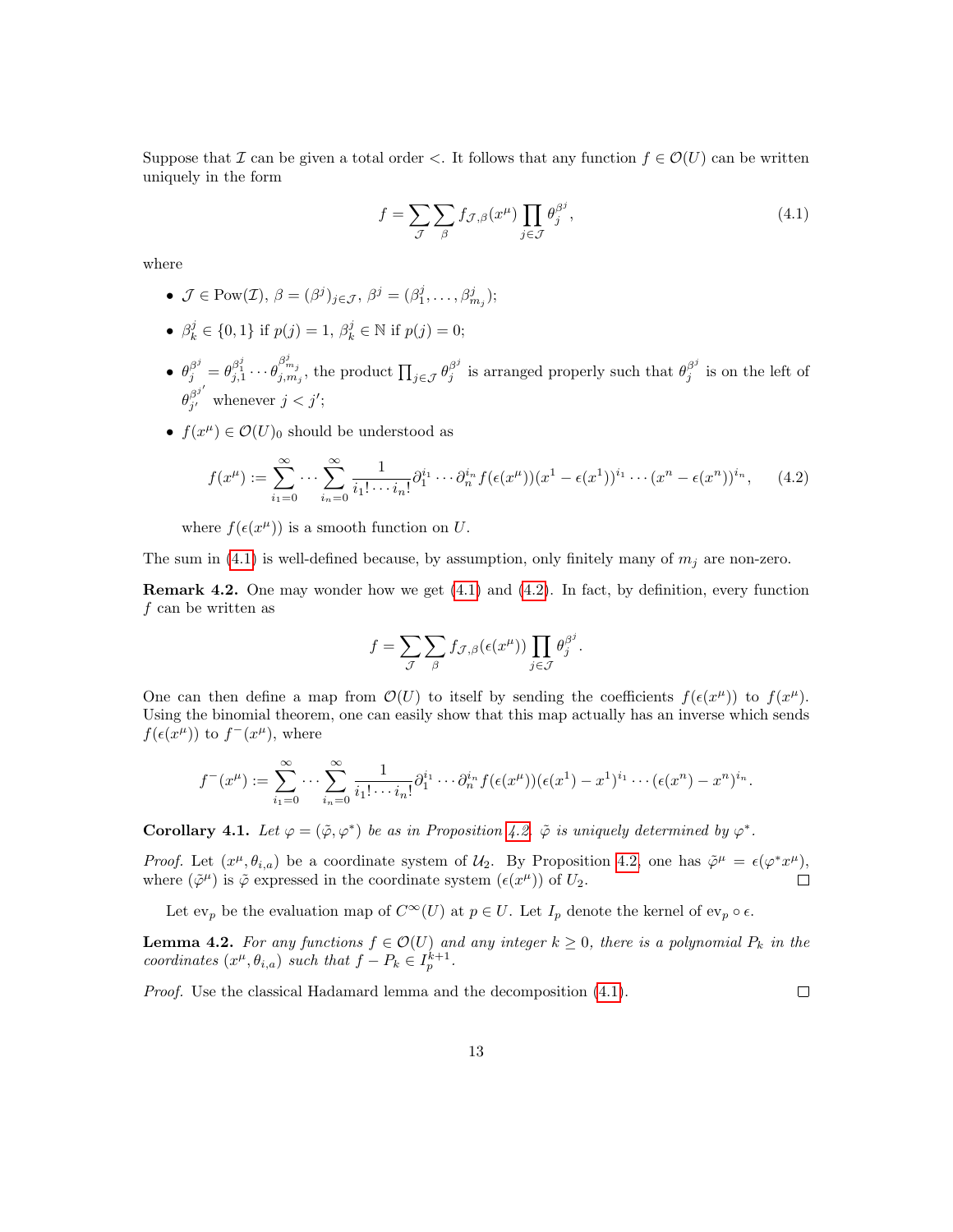<span id="page-15-0"></span>**Lemma 4.3.** Let f and g be functions of  $\mathcal{O}(U)$ , then  $f = g$  if and only if  $f - g \in I_p^k$  for all  $k \in \mathbb{N}$ and  $p \in U$ . In other words,  $\bigcap_{p \in U} \bigcap_{k \in \mathbb{N}} I_p^k = \{0\}.$ 

*Proof.* Let  $h = f - g$ . Apply the decomposition [\(4.1\)](#page-14-0) to h, then by Lemma [4.2,](#page-14-2)  $h_{\mathcal{J},\beta} = 0$  for all  $\mathcal{J},$  $\beta$  and  $p \in U$ . Hence  $h = 0$ .  $\Box$ 

<span id="page-15-1"></span>**Theorem 4.1.** Let  $\varphi = (\tilde{\varphi}, \varphi^*)$  be a morphism from  $\mathcal{U}_1 = (U_1, \mathcal{O}_1)$  to  $\mathcal{U}_2 = (U_2, \mathcal{O}_2)$ . Let  $(x^{\mu}, \theta_{i,a})$ be a coordinate system of  $\mathcal{U}_2$ . Then  $\varphi^*$  is uniquely determined by the data  $(\varphi^* x^{\mu}, \varphi^* \theta_{i,a})$ .

Proof. Let  $f \in \mathcal{O}_2(U_2)$ . By [\(4.1\)](#page-14-0), to construct  $\varphi^* f$ , we only need to define  $\varphi^* f_{\mathcal{J},\beta}$ . But this is straightforward: one just replaces  $x^{\mu}$  with  $\varphi^* x^{\mu}$  in [\(4.2\)](#page-14-1). By construction, we have  $\varphi^* 1 = 1$ ,  $\varphi^*(f+g) = \varphi^*f + \varphi^*g$ , and  $\varphi^*(fg) = \varphi^*f\varphi^*g$ , hence  $\varphi^*$  is well-defined.

Now suppose there exists another  $\varphi'^*$  which equals  $\varphi^*$  on coordinates. Then they also equals on all polynomials of  $(x^{\mu}, \theta_{i,a})$ . By Lemma [4.2](#page-14-2) and Lemma [4.3,](#page-15-0)  $\varphi'^* = \varphi^*$ .  $\Box$ 

<span id="page-15-3"></span>**Corollary 4.2.** Let  $\varphi^* : \mathcal{O}_2(U_2) \to \mathcal{O}_1(U_1)$  be a ring homomorphism which preserves the *I*-grading. Then there exists a unique morphism  $\varphi': \mathcal{U}_1 \to \mathcal{U}_2$  such that  $\varphi'^* = \varphi^*$ .

*Proof.* First, one can easily show that  $\varphi^*$  is actually an R-algebra homomorphism using similiar arguments to those in Lemma [4.1.](#page-12-2) Next, observe that a coordinate system of  $U_2$  restricted to any open subset of it gives a coordinate system of that open subset. Now apply Theorem [4.1](#page-15-1) and Corollary [4.1.](#page-14-3)  $\Box$ 

#### 5 Monoidally Graded Manifolds

**Definition 5.1.** Let M be a n-dimensional manifold. An  $\mathcal{I}$ -graded manifold M of dimension  $n|(m_i)_{i\in\mathcal{I}}$  is an *I*-graded locally ringed space  $(M, \mathcal{O}_M)$  which is locally isomorphic to an *I*-graded domain of dimension  $n|(m_i)_{i\in\mathcal{I}}$ . That is, for each  $x\in M$ , there exists an open neighborhood  $U_x$  of  $x$ , an  $\mathcal{I}$ -graded domain  $\mathcal{U}$ , and an isomorphism of locally ringed spaces

$$
\varphi = (\tilde{\varphi}, \varphi^*) : (U_x, \mathcal{O}_M|_{U_x}) \to \mathcal{U}.
$$

 $\varphi$  is called a chart of M on  $U_x$ .<sup>[6](#page-15-2)</sup>

Let  $x \in M$ . An open neighborhood U of x on which  $\mathcal{O}(U) \cong C^{\infty}(U) \otimes S[V]$  is called a splitting neighborhood. Clearly, every chart is a splitting neighborhood, but not vice versa. The set of open neighborhoods form a base of the topology of M.

For a splitting U, there exists sub-algebras  $C(U)$  and  $D(U)$  of  $\mathcal{O}(U)$  such that  $C(U) \cong C^{\infty}(U)$ ,  $D(U) \cong S(V)$  and  $\mathcal{O}(U) = C(U) \otimes D(U)$ . This induces an epimorphism

$$
\epsilon: \mathcal{O}(U) \to C^{\infty}(U)
$$

of graded commutative algebras, which is again referred to as the body map.

Now, let U be an arbitrary open subset of M. We can choose a collection of charts  $\{U_{\alpha}\}\$  such that  $U = \bigcup_{\alpha} U_{\alpha}$ . For  $f \in \mathcal{O}(U)$ , one can apply the restriction morphisms to f to get a sequence of sections  $\{f_\alpha\}$  in  $\{\mathcal{O}(U_\alpha)\}\$ . Now, apply  $\epsilon$  to each of them to get a sequence of smooth functions  $\{\tilde{f}_\alpha\}$ in  $\{C^{\infty}(U_{\alpha})\}$ . By Proposition [4.1,](#page-13-2)  $\tilde{f}_{\alpha}$  are compatible with each other and can be glued together to get a smooth function  $f$  over U. In this way, we construct a body map for every open subset of  $M$ , which are compatible with restrictions.

<span id="page-15-2"></span><sup>&</sup>lt;sup>6</sup>Though we often refer to  $U_x$  as a chart too.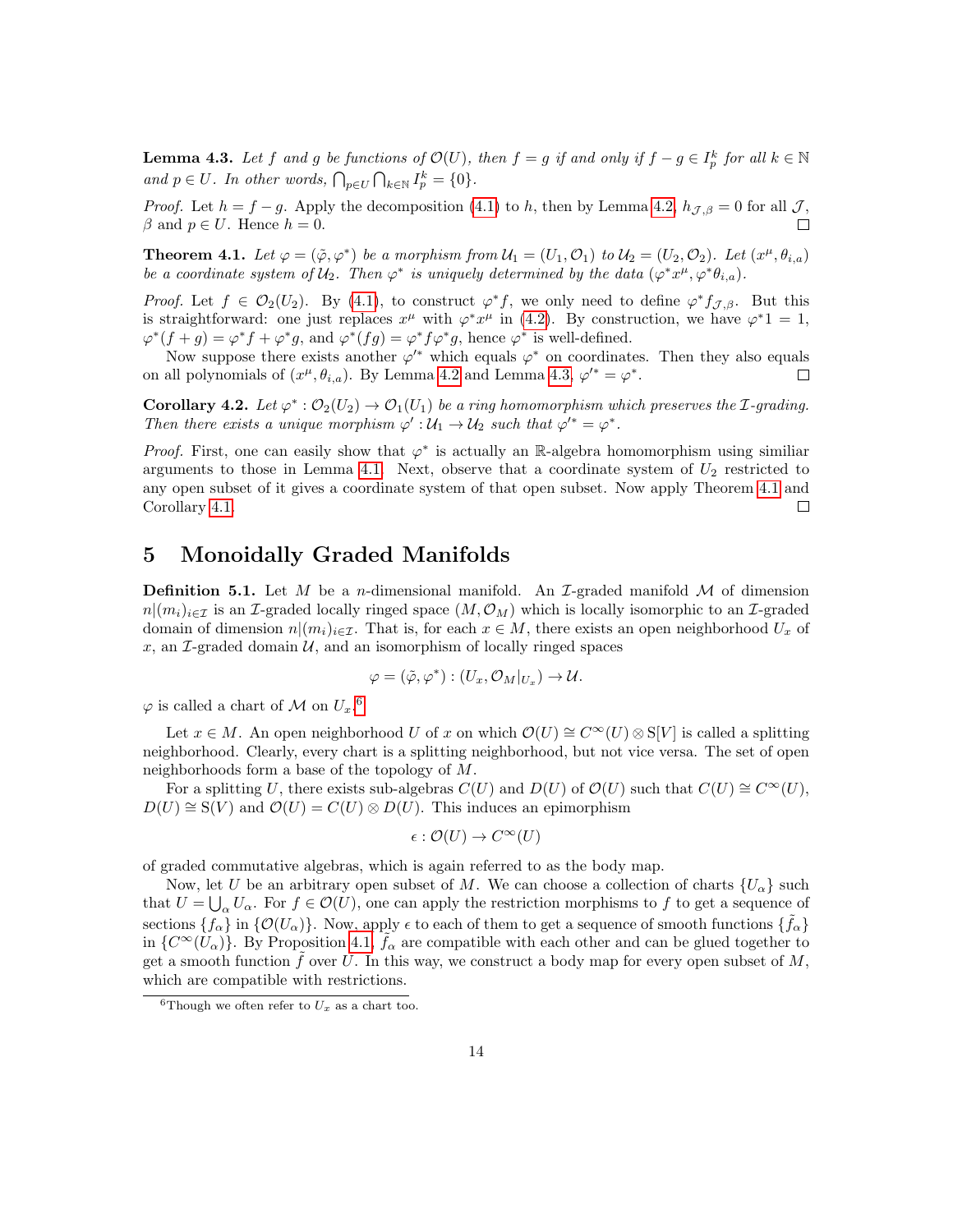<span id="page-16-0"></span>**Proposition 5.1.** There exists a unique monomorphism  $\varphi : M \to M$  with  $\tilde{\varphi} = id$ .

M with the sheaf of smooth functions is an  $\mathcal{I}\text{-graded manifold}$  of dimension  $n|0$ . By Proposition [5.1,](#page-16-0) it can canonically embedded into M. We call  $(M, \epsilon)$  the underlying manifold of M.

**Proposition 5.2.** Let  $\varphi = (\tilde{\varphi}, \varphi^*)$  be a morphism from  $\mathcal{M} = (M, \mathcal{O}_M)$  to  $\mathcal{N} = (N, \mathcal{O}_N)$ . For any U open in  $N$ , the following diagram commutes

$$
\mathcal{O}_N(U) \xrightarrow{\varphi_U^*} \mathcal{O}_M(\phi^{-1}(U))
$$
  

$$
\downarrow_{\epsilon} \qquad \qquad \downarrow_{\epsilon}
$$
  

$$
C_N^{\infty}(U) \xrightarrow{\tilde{\varphi}_U^*} C_M^{\infty}(\phi^{-1}(U))
$$

where  $\tilde{\varphi}^*$  is the pullback induced by  $\tilde{\varphi}$ .

Proof. The proof is essentially the same as the one of Proposition [4.2.](#page-13-1)

<span id="page-16-4"></span><span id="page-16-2"></span> $\Box$ 

<span id="page-16-3"></span>**Lemma 5.1.** Let  $\mathcal{O}^1$  be the kernel of  $\epsilon$ . Then  $\mathcal{O}$  is  $\mathcal{O}^1$ -adic complete. That is, for any open subset U,  $\mathcal{O}(U)$  is  $\mathcal{O}^1(U)$ -adic complete.

*Proof.* Let  $\widehat{\mathcal{O}}$  be the  $\mathcal{O}^1$ -adic completion of  $\mathcal{O}$ . There exists a canonical morphism  $\iota : \mathcal{O} \to \widehat{\mathcal{O}}$ . Since  $\mathcal{O}$  is locally  $\mathcal{O}^1$ -adic complete, the induced morphism  $\iota_p : \mathcal{O}_p \to \widehat{\mathcal{O}}_p$  on stalks is an isomorphism for each  $p \in M$ . It follows that  $\mathcal{O}$  is  $\mathcal{O}^1$ -adic complete.

**Definition 5.2.** An I-graded manifold  $M$  is called projected if there exists a splitting of the short exact sequence of sheaves of rings

$$
0 \longrightarrow \mathcal{O}^1 \longrightarrow \mathcal{O} \stackrel{\epsilon}{\longrightarrow} C^{\infty} \longrightarrow 0,
$$
\n
$$
(5.1)
$$

where  $\mathcal{O}^1$  is the kernel of  $\epsilon$ .

The structure sheaf  $\mathcal O$  of a projected manifold is a  $\mathcal C^{\infty}$ -module.

**Definition 5.3.** A projected  $\mathcal{I}$ -graded manifold  $\mathcal{M}$  is called split if there exists a splitting of the short exact sequence of sheaves of  $\mathcal{C}^{\infty}$ -modules

$$
0 \longrightarrow \mathcal{O}^2 \longrightarrow \mathcal{O}^1 \stackrel{\pi}{\longrightarrow} \mathcal{O}^1/\mathcal{O}^2 \longrightarrow 0,
$$
\n
$$
(5.2)
$$

where  $\mathcal{O}^2$  is the square of  $\mathcal{O}^1$ .

Let  $\mathcal O$  be the structure sheaf of a projected *L*-graded manifold. Let  $\mathcal F$  denote the sheaf  $\mathcal O^1/\mathcal O^2$ . F is an I-graded  $C^{\infty}$ -module and we can define its formal symmetric power  $S[\mathcal{F}]$ . By construction, the ringed space  $\mathcal{M}_{Sym} = (M, S[\mathcal{F}])$  is also a projected *L*-graded manifold.

**Lemma 5.2.** Let  $M = (M, O)$  be a projected *I*-graded manifold. Then M is split if and only if  $\mathcal{M} \cong \mathcal{M}_{Sym}.$ 

<span id="page-16-1"></span><sup>&</sup>lt;sup>7</sup>For each open subset U, one has  $\widehat{\mathcal{O}}(U) = \varprojlim \mathcal{O}(U)/\mathcal{O}^n(U)$ , where  $\mathcal{O}^n(U)$  is the n-th power of  $\mathcal{O}^1(U)$ .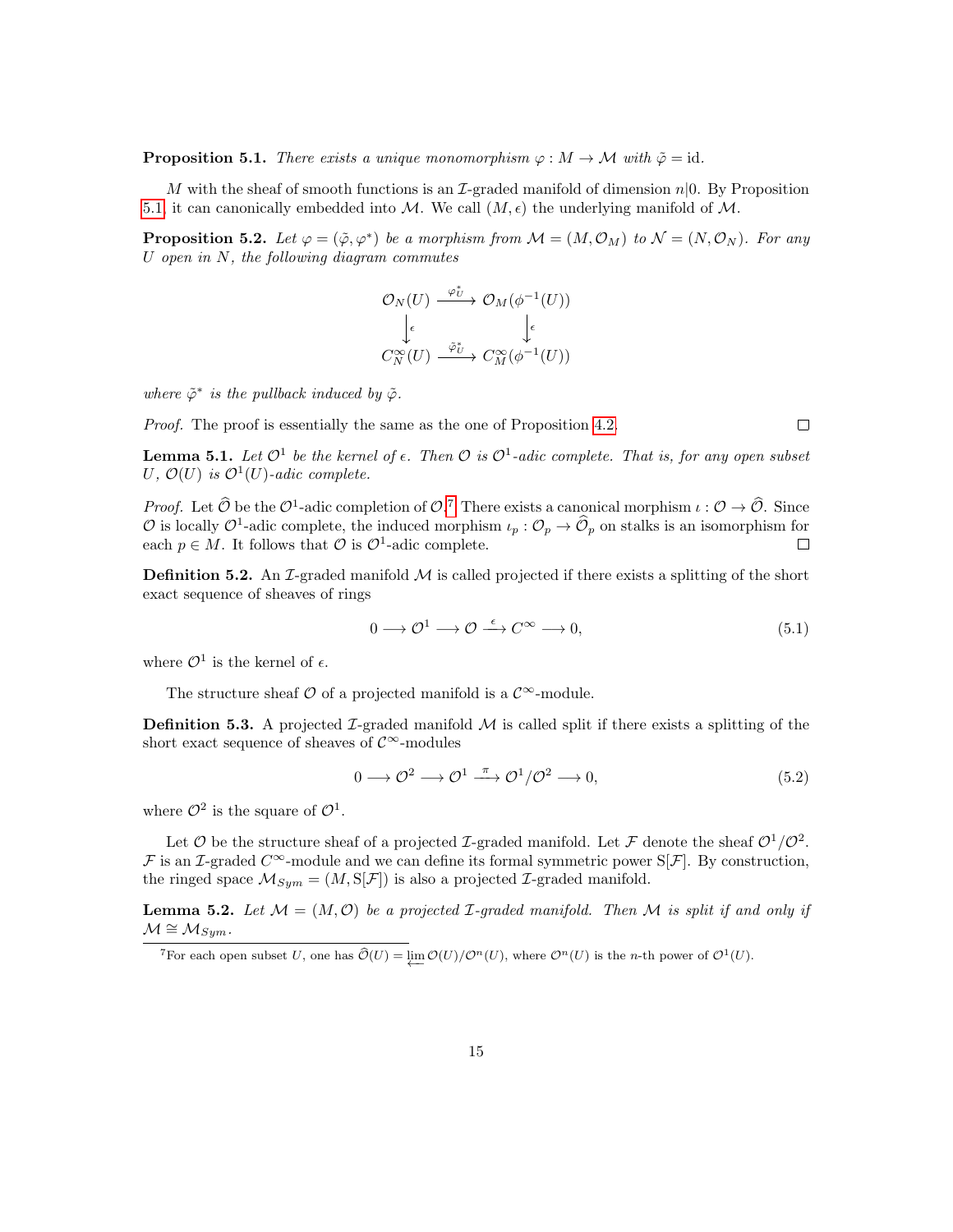Proof. Let  $\iota : \mathcal{F} \to \mathbb{S}[\mathcal{F}]$  be the canonical monomorphism.  $\iota$  splits the short exact sequence [\(5.2\)](#page-16-2). Now if M is split, one can find a monomorphism  $F : \mathcal{F} \to \mathcal{O}$  of  $C^{\infty}$ -modules such that  $F(\mathcal{F}(U)) \subset \mathcal{O}^1(U)$  for any open subset U. By Lemma [3.1](#page-12-3) and Lemma [5.1,](#page-16-3) there exists a unique  $C^{\infty}$ -algebra morphism  $\bar{F}: S[\mathcal{F}] \to \mathcal{O}$  such that  $\bar{F} \circ \iota = F$ . By Remark [2.6,](#page-10-1)  $\bar{F}$  induces an isomorphism for each stalk. Hence  $\mathcal{M} \cong \mathcal{M}_{Sym}$ .  $\Box$ 

Theorem 5.1. Every projected *I*-graded manifold is split.

*Proof.* Due to the existence of a smooth partition of unity,  $H^q(M, \text{Hom}(\mathcal{O}^1/\mathcal{O}^2), \mathcal{O}^2)_0$  vanishes for  $q \geq 1$ . By Lemma [3.2,](#page-12-4) there is no obstruction of the existence of a splitting of [\(5.2\)](#page-16-2).  $\Box$ 

Theorem 5.2. Every *I*-graded manifold is projected.

*Proof.* Let  $\mathcal{O}_{(i)} = \mathcal{O}/\mathcal{O}^{i+1}$ . Let  $\phi_{(0)} : C^{\infty} \to \mathcal{O}_{(0)}$  be the identity.  $(\mathcal{O}_{(0)} \cong C^{\infty}$  and there is no nontrivial automorphism of  $C^{\infty}$ .) One can construct by induction on i mappings  $\phi_{(i+1)}$ :  $C^{\infty} \to \mathcal{O}_{(i+1)}$ such that  $\pi_{i+1,i} \circ \phi_{(i+1)} = \phi_{(i)}$ , where  $\pi_{i+1,i} : \mathcal{O}_{i+1} \to \mathcal{O}_i$  is the canonical epimorphism. As is shown in [\[2\]](#page-18-1), one can construct an obstruction

$$
\omega(\phi_{(i)}) \in H^1(M, (\mathcal{T} \otimes \mathrm{S}^{i+1}(\mathcal{F}))_0)
$$

of the existence of  $\phi_{(i+1)}$ , where  $\mathcal T$  is the tangent sheaf of M. In the smooth case,  $H^1(M,(\mathcal T\otimes$  $S^{i+1}(\mathcal{F})_0$  = 0 and  $\omega(\phi_{(i)}) = 0$ . It follows that there exists a unique morphism  $\phi: C^{\infty} \to \varprojlim_{i \to \infty} \mathcal{O}_{(i)}$ such that  $\pi_i \circ \phi = \phi_{(i)}$ , where  $\pi_i : \lim_{i \to \infty} \mathcal{O}_{(i)} \to \mathcal{O}_i$  is the canonical epimorphism. By Lemma [5.1,](#page-16-3)  $\phi$ is actually a morphism from  $C^{\infty}$  to  $\mathcal{O}$ . Note that  $\pi_0 = \epsilon$  and  $\pi_0 \circ \phi = \phi_{(0)} = id$ .  $\phi$  splits [\(5.1\)](#page-16-4).  $\Box$ 

Corollary 5.1. Every I-graded manifold is split.

One can also prove the existence of partition of unity exists for an  $\mathcal{I}\text{-graded manifold }\mathcal{M}.$ 

**Lemma 5.3.** Let  $f \in \mathcal{O}(M)$  such that  $\epsilon(f)(x) \neq 0$  for all  $x \in M$ . f is invertible.

*Proof.* Choose an open cover  $\{U_\alpha\}$  of *I*-graded charts of *M*. Let  $f_\alpha$  denote  $\rho_{U_\alpha,M}(f)$ . Each  $f_\alpha$  is invertible by Lemma [2.4.](#page-11-0) Let  $f_{\alpha}^{-1}$  denote the inverse of  $f_{\alpha}$ . By uniqueness,  $f_{\alpha}^{-1}$  are compatible with each other, hence can be glued to give a section  $f^{-1} \in \mathcal{O}(M)$ , which is the inverse of f.

**Lemma 5.4.** Let  $\{U_{\alpha}\}\$ be an open cover of M. There exists a locally finite refinement  $\{V_{\beta}\}\$  of  ${U_\alpha}$  and a family of functions  ${l_\beta \in \mathcal{O}(M)_0}$  such that

1. supp  $l_\beta \subset V_\beta$  is compact and  $\epsilon(l_\beta) \geq 0$  for all  $\beta$ ;

2. 
$$
\sum_{\beta} l_{\beta} = 1
$$
.

*Proof.* First, find a partition of unity  $\{\tilde{l}_{\beta}\}\$  of M subordinate to  $\{V_{\beta}\}\$ . Choose  $l'_{\beta} \in \mathcal{O}(V_{\beta})$  such that  $\epsilon(l'_{\beta}) = \tilde{l}_{\beta}$ . Then set  $l_{\beta}$  to be  $(\sum_{\beta} l'_{\beta})^{-1} l'_{\beta}$ .  $\Box$ 

We convince the reader that one can use partitions of unity to prove the following result as a analogue of Corollary [4.2.](#page-15-3)

**Theorem 5.3.** Let  $\mathcal{M}_1 = (M_1, \mathcal{O}_1)$  and  $\mathcal{M}_2 = (M_2, \mathcal{O}_2)$  be two *I*-graded manifolds. Let  $\varphi^*$ :  $\mathcal{O}_2(M_2) \to \mathcal{O}_1(M_1)$  be a ring homomorphism which preserves the *I*-grading. Then there exists a unique morphism  $\varphi' : \mathcal{M}_1 \to \mathcal{M}_2$  such that  $\varphi'^* = \varphi^*$ .

The proof can be easily obtained by generalizing the one in the ungraded case [\[3\]](#page-18-2).